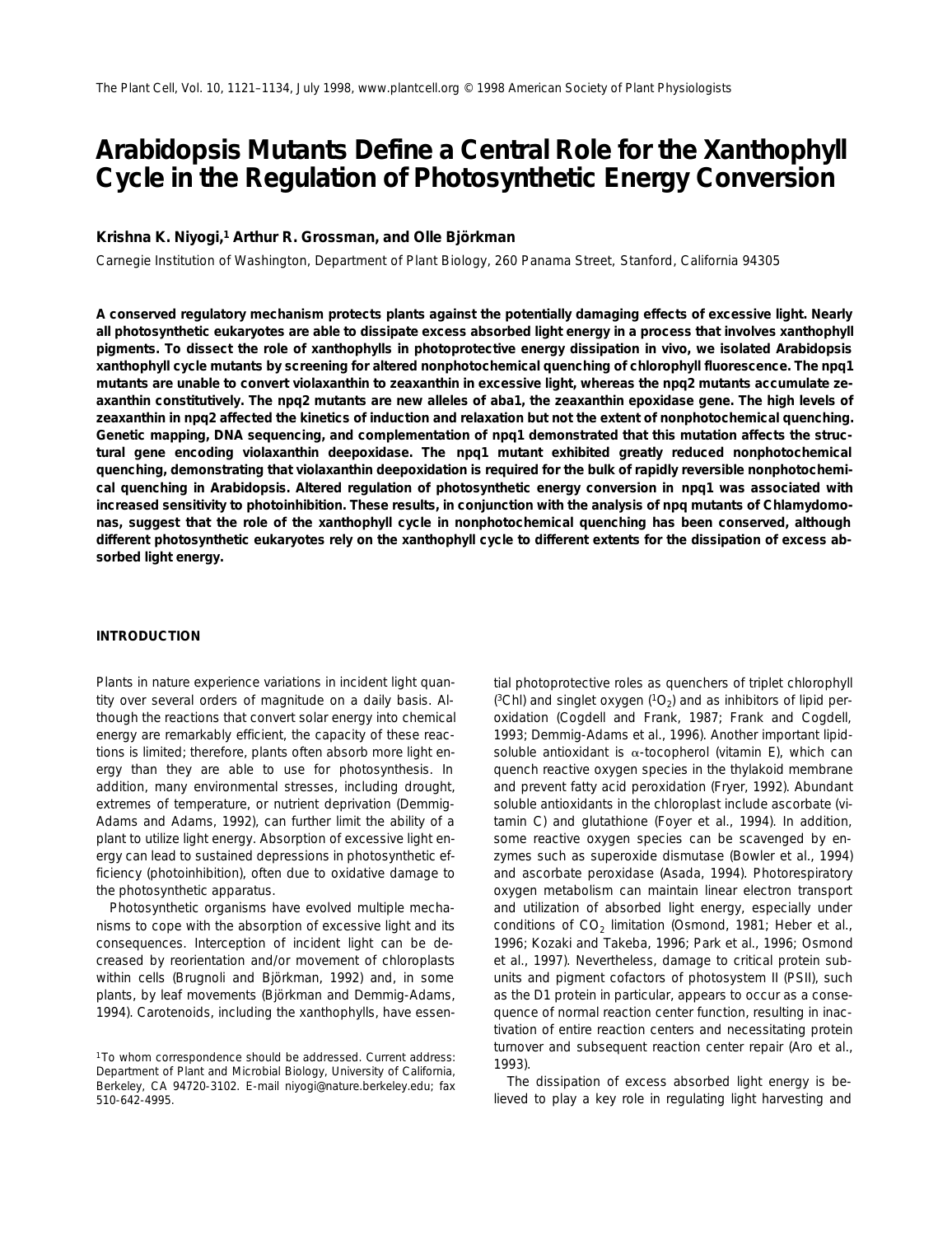electron transport and appears to be critical for the prevention of photooxidative damage to the photosynthetic apparatus. An increase in the proton gradient ( $\Delta$ pH) across the thylakoid membrane in excessive light triggers the harmless dissipation of excess energy as heat in the light-harvesting complexes (LHCs) associated with PSII (reviewed in Demmig-Adams and Adams, 1992; Björkman and Demmig-Adams, 1994; Horton et al., 1994, 1996; Gilmore, 1997). This process, which is measured (and referred to) as nonphotochemical quenching (NPQ) of chlorophyll fluorescence, occurs in almost all photosynthetic eukaryotes. Although pH-dependent energy dissipation (also called qE) is the major component of NPQ under most conditions, decreases in PSII fluorescence due to state transitions (qT) and photoinhibition (qI) may also contribute to what is measured as NPQ (Krause and Weis, 1991). The pH-dependent part of NPQ can usually be distinguished based on the kinetics of its relaxation, which occurs rapidly in darkness because of loss of the light-induced  $\Delta$ pH.

The majority of NPQ is thought to occur in the PSII antenna pigment bed (Demmig-Adams and Adams, 1992; Horton et al., 1994). A key role of the  $\Delta$ pH may involve protonation of acidic amino acids on the chlorophyll *a*/*b* binding polypeptides of the PSII LHCs (reviewed in Crofts and Yerkes, 1994; Horton and Ruban, 1994; Gilmore, 1997), resulting in a conformational change that is required for NPQ. This hypothesis is supported by experiments showing that dicyclohexylcarbodiimide, an inhibitor of NPQ in vitro, binds to glutamate side chains of specific LHC polypeptides (Jahns and Junge, 1990; Walters et al., 1994, 1996; Pesaresi et al., 1997). In addition, evidence correlating the association of a conformational change with NPQ has come from measurements of a light-induced spectral absorbance change at 535 nm in intact leaves (Bilger et al., 1989; Bilger and Björkman, 1990, 1994; Ruban et al., 1993). Recently, NPQ in isolated thylakoids has been associated with the formation of a complex with a discrete, decreased lifetime of chlorophyll fluorescence (Gilmore et al., 1995, 1996).

Xanthophyll pigments in the LHCs also appear to have a critical role in NPQ. The extent of NPQ in plants is strongly correlated with the levels of zeaxanthin and antheraxanthin that are formed from violaxanthin via the xanthophyll cycle (see Figure 1) (Demmig-Adams, 1990; Pfündel and Bilger, 1994; Gilmore et al., 1995, 1996; Demmig-Adams and Adams, 1996a, 1996b; Eskling et al., 1997). In low or limiting light, the enzyme zeaxanthin epoxidase converts zeaxanthin to violaxanthin via the intermediate antheraxanthin. In excessive light, when the  $[H^+]$  in the thylakoid lumen reaches a critical threshold, the enzyme violaxanthin deepoxidase is activated and converts violaxanthin back to antheraxanthin and then zeaxanthin. Experiments using DTT as an inhibitor of violaxanthin deepoxidase (Yamamoto and Kamite, 1972) in isolated thylakoids and detached leaves have shown that most, and in some cases all, NPQ depends on formation of zeaxanthin and antheraxanthin by the xanthophyll cycle (Bilger and Björkman, 1990; Demmig-Adams et al., 1990;



**Figure 1.** The Xanthophyll Cycle in the B-Carotene Branch of the Carotenoid Biosynthetic Pathway in Plants.

The reactions impaired in the *npq1* and *npq2* mutants are indicated.

Gilmore and Yamamoto, 1993). However, other studies with isolated thylakoids have suggested that zeaxanthin acts to amplify NPQ within a certain  $\Delta$ pH range but that the  $\Delta$ pH is all that is absolutely required for NPQ (Noctor et al., 1991).

The isolation and characterization of mutants of the unicellular green alga Chlamydomonas that are blocked in the synthesis of specific xanthophylls have confirmed a role for the xanthophyll cycle in NPQ and also suggested the involvement of other xanthophylls (Niyogi et al., 1997a, 1997b). The Chlamydomonas *npq1* mutant, which is unable to deepoxidate violaxanthin to zeaxanthin (see Figure 1), is only partially defective in NPQ, suggesting that not all NPQ in Chlamydomonas depends on operation of the xanthophyll cycle. Characterization of the *lor1* mutant (Eichenberger et al., 1986; Chunaev et al., 1991), which lacks xanthophylls derived from  $\alpha$ -carotene, revealed a possible role for lutein, which is the most abundant xanthophyll in the thylakoid, in NPQ (Niyogi et al., 1997b). Furthermore, an *npq1 lor1* double mutant lacked almost all NPQ and was very susceptible to photooxidative bleaching in high light (Niyogi et al., 1997b), providing in vivo evidence for the importance of NPQ for photoprotection. This conclusion, however, was complicated by the roles of xanthophylls in several photoprotective processes, including quenching of  ${}^{3}$ Chl and  ${}^{1}O_{2}$ and inhibition of lipid peroxidation.

To what extent are the conclusions drawn from the studies of Chlamydomonas xanthophyll cycle mutants applicable to vascular plants? To address this question, we isolated Arabidopsis mutants that are defective in the xanthophyll cycle. Detailed physiological and molecular genetic analyses demonstrated that although the general features of NPQ are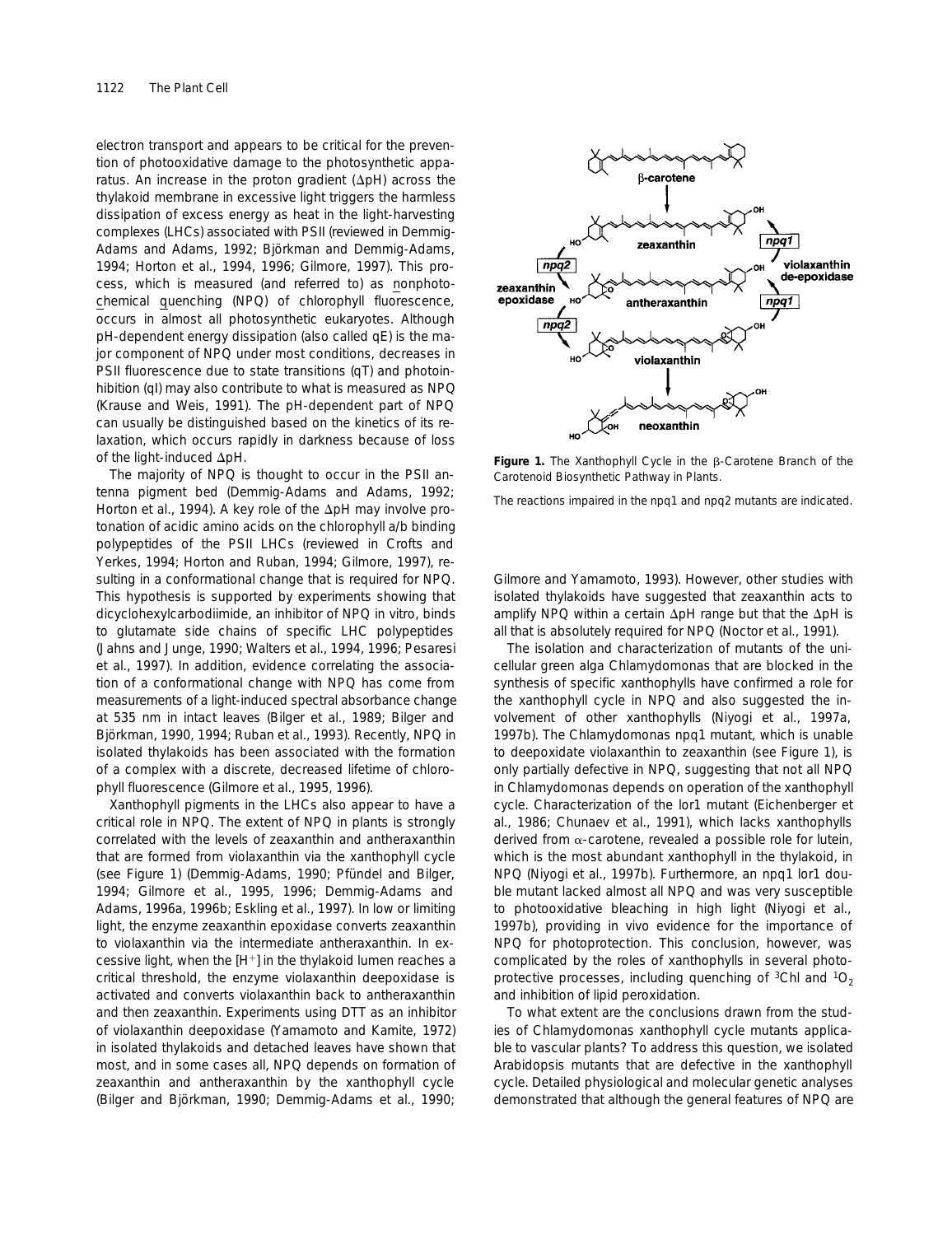similar in green algae and plants, the xanthophyll cycle plays a more dominant role in NPQ in Arabidopsis.

# **RESULTS**

## **Isolation of Arabidopsis Xanthophyll Cycle Mutants**

Arabidopsis mutants that exhibited aberrant NPQ when exposed to excessive light were identified using a chlorophyll fluorescence video-imaging system (see Methods), which was used to isolate similar mutants of the unicellular green alga Chlamydomonas (Niyogi et al., 1997a). Approximately 30,000 Arabidopsis  $M<sub>2</sub>$  seeds were sown on agar medium, grown photoautotrophically for 12 days at a photon flux density (PFD) of 100  $\mu$ mol photons m<sup>-2</sup> sec<sup>-1</sup>, and screened for an alteration in the extent of rapidly reversible NPQ during exposure to 500  $\mu$ mol photons m<sup>-2</sup> sec<sup>-1</sup> actinic light. Images of maximum chlorophyll fluorescence were captured and digitized after 4 min in high light and then again after a subsequent recovery period of 1 min in the dark. False-color images depicting reversible NPQ were generated from the fluorescence data, allowing identification of *npq* mutants as shown in Figure 2A. Thirteen independent *npq* mutants with defects in the dissipation of excess absorbed light energy were isolated for further characterization.

Pigment analysis of the *npq* mutants before and after treatment with high light uncovered four mutants with blocks in the xanthophyll cycle. Table 1 shows the results of the pigment analysis for two of the mutants, which were selected for further physiological characterization. The *npq1-1* (not shown) and *npq1-2* (Table 1) mutants did not convert violaxanthin to antheraxanthin and zeaxanthin during exposure to high light, suggesting a defect in violaxanthin deepoxidase activity. In contrast, the *npq2-1* (Table 1) and *npq2-2* (data not shown) mutants accumulated high levels of zeaxanthin and contained no detectable antheraxanthin, violaxanthin, or neoxanthin; this phenotype is consistent with a block in the zeaxanthin epoxidase reaction. The previously identified zeaxanthin epoxidase *aba1* mutants of Arabidopsis (Koornneef et al., 1982) exhibit the same xanthophyll profile as *npq2* (Duckham et al., 1991; Rock and Zeevaart, 1991), suggesting that the *npq2* mutants represent new alleles of *aba1.* Furthermore, in the video-imaging assay, the available *aba1* mutants exhibited the same phenotype as the *npq2* mutants (data not shown). The metabolic defects in the *npq1* and *npq2* mutants are indicated in Figure 1.

# **Absorbance and Fluorescence Characteristics of Xanthophyll Cycle Mutants**

The xanthophyll cycle defects in *npq1* and *npq2* mutants were corroborated by measurements of leaf absorbance before, during, and after exposure to high light (1900  $\mu$ mol



**Figure 2.** Video Imaging of Chlorophyll Fluorescence Quenching in *npq* Mutants.

**(A)** Screening for *npq* mutants defective in rapidly reversible NPQ.  $M_2$  plants on agar medium were exposed to 500  $\mu$ mol photons m<sup>-2</sup>  $sec^{-1}$  for 4 min followed by 1 min in darkness. In this false-color image of reversible NPQ, an *npq* mutant appears dark blue, whereas other (nonmutant)  $M_2$  plants appear green.

**(B)** NPQ image of  $npq1-2$  F<sub>2</sub> progeny  $(npq1-2/npq1-2 \times NPQ1/2)$ *NPQ1*). Gross NPQ occurring after 4 min in 500  $\mu$ mol photons m<sup>-2</sup>  $sec^{-1}$  is depicted.

**(C)** Complementation of *npq1* with the violaxanthin deepoxidase gene. Gross NPQ occurring after 4 min in 500  $\mu$ mol photons m<sup>-2</sup> sec<sup>-1</sup> is shown for wild-type and transgenic *npq1* mutant plants transformed with either the pBIN19 vector only  $(+)$  vector) or the pVC1 plasmid containing the wild-type violaxanthin deepoxidase gene  $($  + VDE).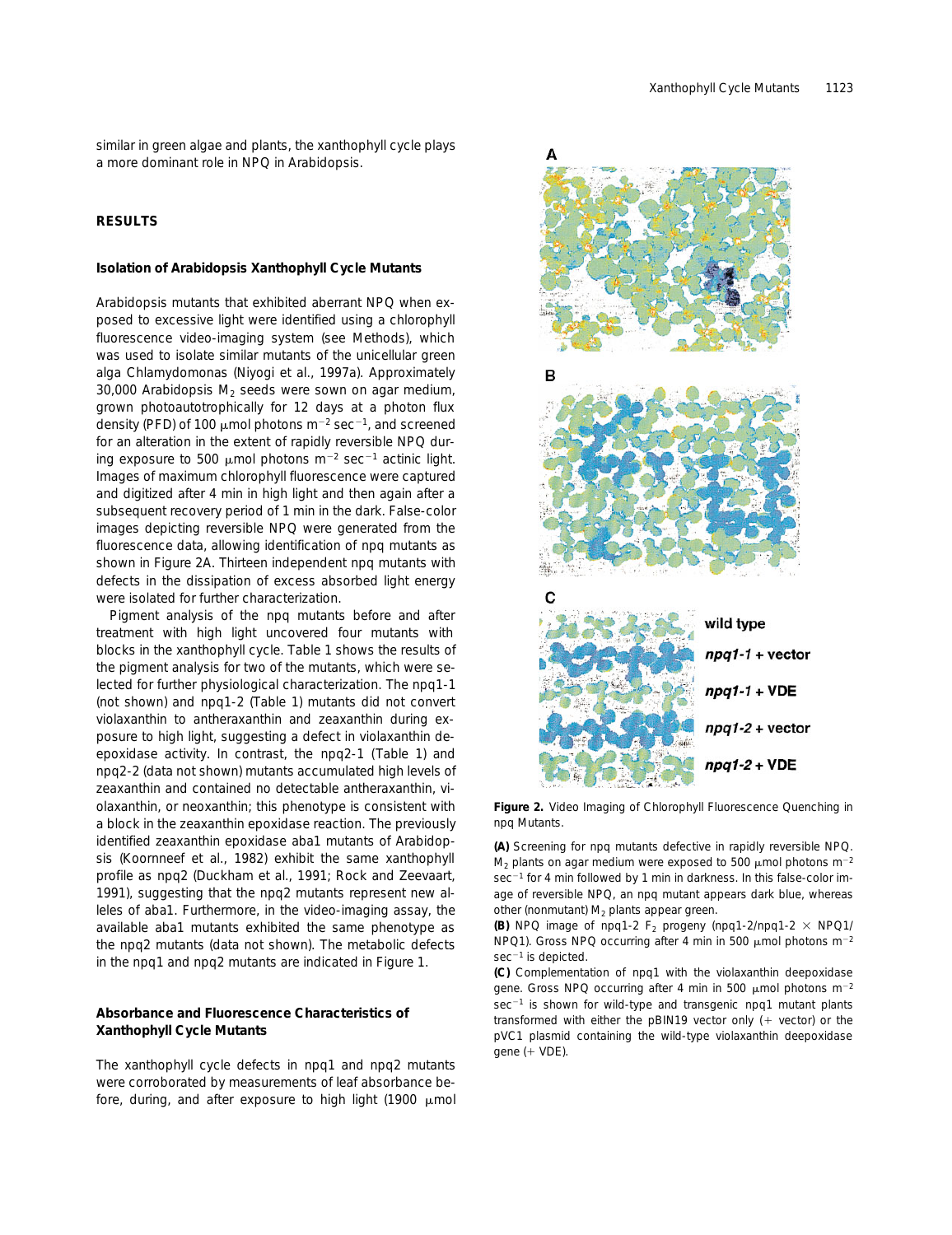| Pigment <sup>b</sup><br>(mmol/mol Chl a) | Wild Type              |                       | $npq1-2$  |          | $npq2-1$  |          |
|------------------------------------------|------------------------|-----------------------|-----------|----------|-----------|----------|
|                                          | Before HL <sup>c</sup> | After HL <sup>c</sup> | Before HL | After HL | Before HL | After HL |
| Neoxanthin                               | 46.6                   | 49.3                  | 50.5      | 44.2     | 0.3       | 0.3      |
| Violaxanthin                             | 46.0                   | 17.4                  | 70.3      | 62.2     | 1.2       | 0.3      |
| Antheraxanthin                           | 1.5                    | 4.0                   | 1.0       | 1.3      | 1.0       | 0.0      |
| Zeaxanthin                               | 1.9                    | 27.2                  | 0.8       | 0.8      | 130.7     | 145.6    |
| <b>B-Carotene</b>                        | 110.5                  | 105.6                 | 131.3     | 116.9    | 123.2     | 129.6    |
| Lutein                                   | 246.3                  | 266.0                 | 241.8     | 224.5    | 197.7     | 221.5    |
| Chl b                                    | 373.7                  | 376.2                 | 370.6     | 360.8    | 360.7     | 320.3    |
| $V + A + Z$                              | 49.4                   | 48.6                  | 72.2      | 64.3     | 133.0     | 145.8    |
| $(A + Z)/(V + A + Z)$                    | 0.068                  | 0.642                 | 0.025     | 0.033    | 0.991     | 0.998    |
| Chl a (mmol m <sup>-2</sup> )            | 257.6                  | 226.8                 | 242.1     | 273.5    | 248.7     | 263.0    |

Table 1. HPLC Analysis of Pigment Composition of the Wild Type and Xanthophyll Cycle Mutants before and after Exposure to High Light<sup>a</sup>

a Six leaves of each genotype were detached, floated on water, and exposed to light from a xenon lamp.

<sup>b</sup> Pigments are expressed relative to chlorophyll *a* (mmol/mol Chl *a*), except for chlorophyll *a*, which is based on leaf area. Values are from a single representative experiment. A, antheraxanthin; V, violaxanthin; Z, zeaxanthin.

<sup>c</sup> Pigment composition of leaves was determined either before or after exposure to high light (HL, 2000  $\mu$ mol photons m<sup>-2</sup> sec<sup>-1</sup>) for 30 min.

photons  $m^{-2}$  sec<sup>-1</sup>). A light-induced absorbance change at 505 nm is associated with xanthophyll cycle activity and is due to differences in absorbance between violaxanthin and zeaxanthin (Yamamoto and Kamite, 1972). Figure 3 shows that both *npq1* and *npq2* mutants failed to exhibit a significant  $\Delta A_{505}$  in difference spectra (high light minus dark), whereas the wild-type strain exhibited a very prominent  $\Delta A_{505}$  band. The absorbance change at 535 nm, which is attributed to a conformational change within the thylakoid membrane that occurs upon protonation of the LHCs in the



**Figure 3.** Light-Induced Spectral Absorbance Changes in Leaves of the Wild Type, *npq1*, and *npq2.*

Curves show the changes caused by a 3-min exposure to a PFD of 1900 µmol photons  $m^{-2}$  sec<sup>-1</sup>. Each point represents the mean of two or three determinations. wt, wild type.

presence of zeaxanthin (Bilger et al., 1989; Bilger and Björkman, 1990, 1994; Ruban et al., 1993), was observed in wild-type and *npq2* leaves (Figure 3). However, the ΔA<sub>535</sub> was undetectable in the *npq1* mutant, which lacks zeaxanthin, confirming that zeaxanthin is necessary for this absorbance change.

The induction kinetics and extent of NPQ in the xanthophyll cycle mutants were examined by measurements of modulated fluorescence that were performed simultaneously with the absorbance change measurements. As shown in Figure 4, induction of NPQ in wild-type Arabidopsis leaves occurred during exposure to high light, reaching a maximum extent within 3 min. The  $\Delta A_{505}$  band due to zeaxanthin formation appeared at the same time as the NPQ induction in the wild type (data not shown). Upon subsequent darkening, the NPQ in wild-type leaves relaxed rapidly because of the loss of the light-induced  $\Delta$ pH across the thylakoid membrane. In contrast, the *npq1* mutant exhibited very little NPQ in high light. Most of the NPQ in *npq1* developed within the first minute of illumination, and this NPQ was only partially reversible within 5 min in the dark. Induction of NPQ in the *npq2* mutant occurred more rapidly than it did in the wild type. A similar, rapid induction of NPQ was observed for the Arabidopsis *aba1* mutant (Tardy and Havaux, 1996; Hurry et al., 1997). In addition, the NPQ of *npq2* was more slowly reversible after darkening of the leaf. The slower recovery in *npq2* explains why these mutants were recovered in the video-imaging screen, which targeted mutants impaired in rapidly reversible NPQ.

To examine more closely the early induction of NPQ in wild-type, *npq1*, and *npq2* leaves, saturating pulses were applied at shorter time intervals after a transition from darkness to moderately high light (1087  $\mu$ mol photons m<sup>-2</sup>  $sec^{-1}$ ). Figure 5 shows that the NPQ induction in wild-type leaves was biphasic at this PFD, with a rapid initial increase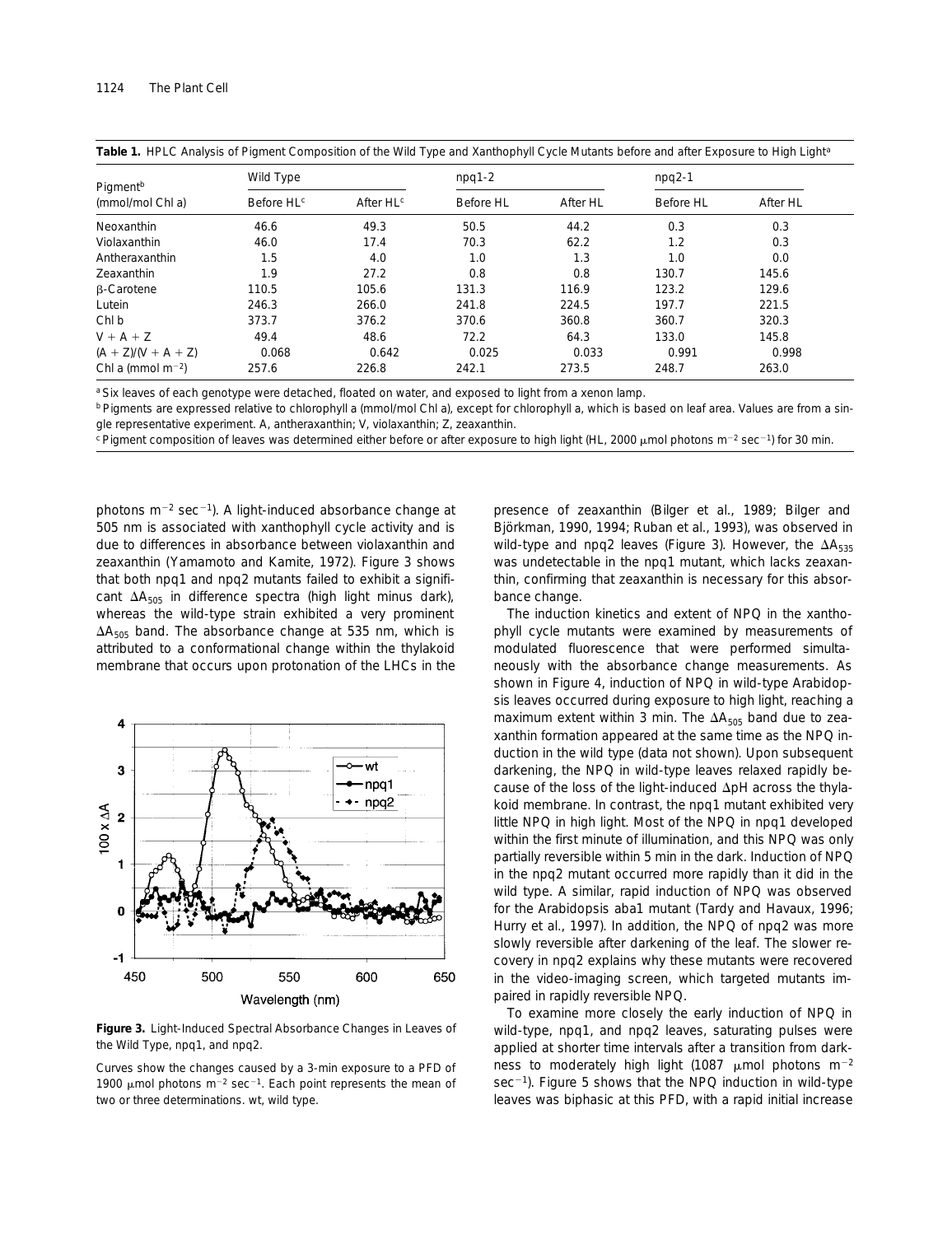in NPQ followed by a slight lag and then a secondary increase. The *npq1* mutant retained the rapid initial increase in NPQ (during the first 10 sec of illumination), but further increases occurred more slowly. These results suggest that induction of NPQ in the wild type involves a rapid phase that is independent of xanthophyll cycle operation followed by a xanthophyll cycle–dependent phase. The induction kinetics of NPQ in the *npq2* mutant showed only a single, rapid phase, resulting overall in much faster NPQ induction than was observed in the wild type. In the presence of constitu-

presumably driven solely by induction of the  $\Delta$ pH. Light–response curves for chlorophyll fluorescence parameters revealed altered regulation of photosynthesis in xanthophyll cycle mutants. Figure 6 shows steady state values of gross NPQ, the estimated reduction state of the first stable PSII electron acceptor  $Q_{A}$ , the efficiency of PSII photochemistry, and the relative rate of PSII photochemistry for an increasing series of PFDs. At elevated PFDs, the *npq1* mutant exhibited lower steady state NPQ than did the wild type (Figure 6A). Although the final extent of NPQ at the highest PFD did reach a value of 1.1 in the *npq1* mutant, approximately half of this NPQ was irreversible within 5 min (data not shown), indicating that it was not due to pH-dependent energy dissipation in the LHCs. Consistent with an impaired ability to dissipate excess absorbed light energy, the *npq1* mutant exhibited a higher reduction state of  $Q_{\Delta}$  at each PFD (Figure 6B). In contrast, the *npq2* mutant had slightly elevated levels of NPQ (Figure 6A) and a lower reduction state of  $Q_A$  (Figure 6B), especially at moderate PFDs. However, despite the observed effects on  $Q_A$  reduction state, the efficiency of PSII photochemistry (Figure 6C) at each PFD and thus the relative rates

tively high levels of zeaxanthin, NPQ in the *npq2* mutant is



**Figure 4.** Time Courses for Induction and Relaxation of NPQ in Leaves of the Wild Type, *npq1*, and *npq2.*

Measurements of gross NPQ were made simultaneously with the absorbance changes shown in Figure 3. Actinic light (1900  $\mu$ mol photons  $m^{-2}$  sec<sup>-1</sup>) was switched on at time zero, and then leaves were left in the dark after 5 min. Each point represents the mean of two or three determinations. For points lacking error bars, the error was smaller than the symbol size. wt, wild type.



**Figure 5.** Rapid Time Course of NPQ Induction in Leaves of the Wild Type, *npq1*, and *npq2.*

Leaves were exposed to a PFD of 1083  $\mu$ mol photons m<sup>-2</sup> sec<sup>-1</sup> at time zero, and gross NPQ was measured at 5-sec intervals. Each point represents the mean of two or three determinations. wt, wild type.

of PSII photochemistry (Figure 6D) were only slightly affected in *npq1* compared with the wild type and *npq2.*

#### **Sensitivity of** *npq1* **to Excessive Light**

To begin to assess the effects of impaired violaxanthin deepoxidation on growth of Arabidopsis in excessive light, we maintained wild-type and *npq1* plants together in natural sunlight after germination under controlled conditions (see Methods for details). No obvious differences in the coloration, size, or fertility of well-watered wild-type and *npq1* plants were observed (data not shown).

However, leaves of the *npq1* mutant experienced greater photoinhibition than did wild-type leaves when exposed to full sunlight under conditions that would limit photosynthetic gas exchange. Mature plants acclimated to 450  $\mu$ mol photons  $m^{-2}$  sec<sup>-1</sup> in a growth chamber were moved outdoors and gradually exposed to natural sunlight during a 2-day period. Compared with plants grown at 230  $\mu$ mol photons m<sup>-2</sup> sec<sup>-1</sup> (Table 1), leaves of these wild-type and *npq1* plants had a xanthophyll cycle pool size that was approximately two times higher (data not shown). Detached leaves were floated on water and exposed to full sunlight (2000  $\mu$ mol photons  $m^{-2}$  sec<sup>-1</sup>) for 70 min. The xanthophyll cycle pool was mostly deepoxidated (84% zeaxanthin plus antheraxanthin) in wild-type leaves, whereas only 3% of the xanthophyll cycle pool in *npq1* leaves was present as zeaxanthin plus antheraxanthin. Table 2 shows that after exposure to full sunlight, the PSII efficiency at this PFD was 37% lower in *npq1* leaves than in wild-type leaves. Furthermore, during recovery at very low PFD, *npq1* leaves exhibited sustained depressions in PSII efficiency and maximum fluorescence compared with the wild type.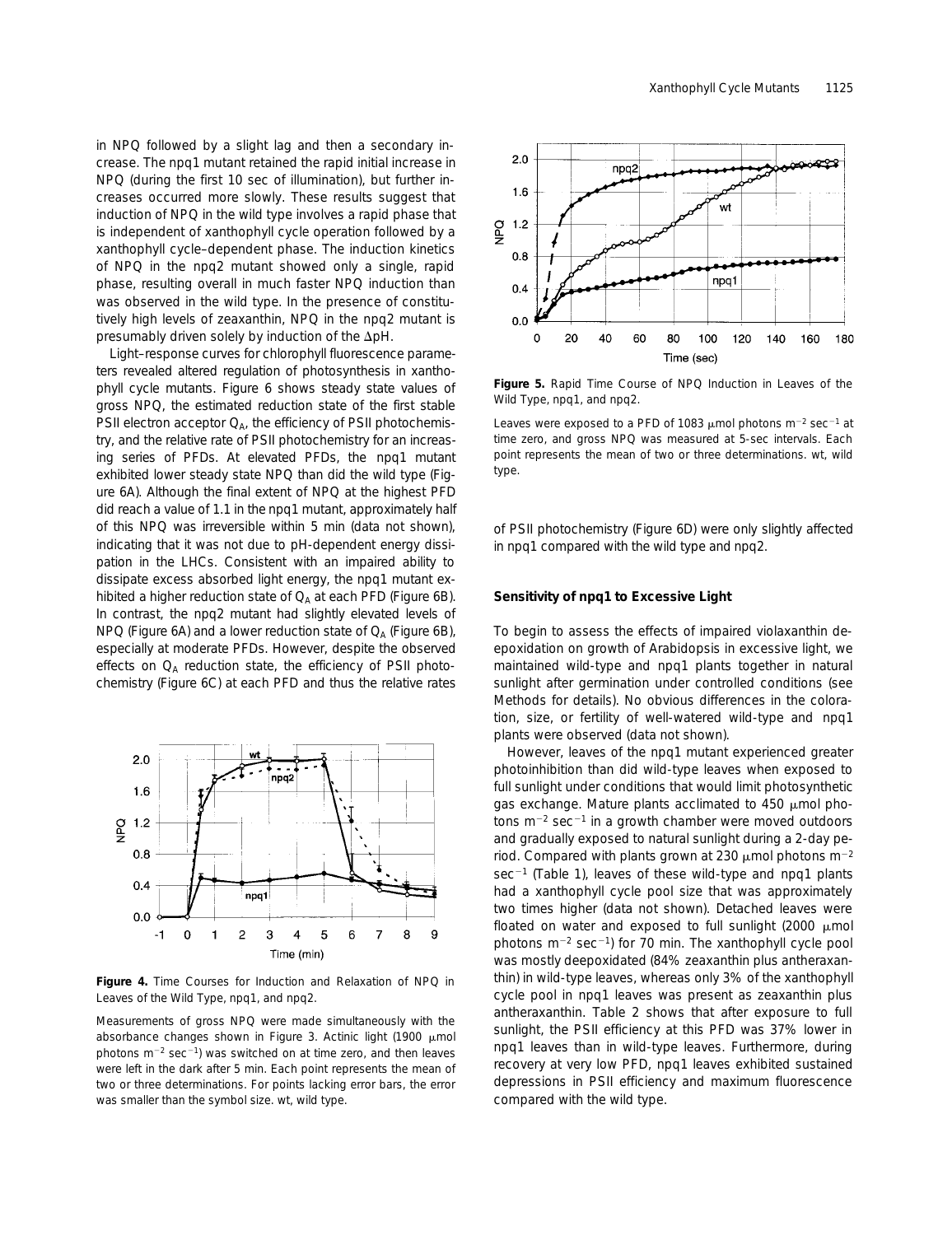

**Figure 6.** Light Dependence of Steady State Chlorophyll Fluorescence Parameters in Leaves of the Wild Type, *npq1*, and *npq2.*

Each point represents the mean of two or three determinations. wt, wild type.

**(A)** Gross NPQ. The standard error for each point is <10% of the mean.

**(B)** Estimated reduction state of  $Q_A$  (1 - qP). The fraction of  $Q_A$  in the reduced state was estimated as  $(F_s - F_o')/(F_m' - F_o')$ . The standard error for each point is  $<$ 15% of the mean.

(C) Efficiency of PSII photochemistry ( $\Phi_{PSI}$ ). PSII efficiency was calculated as  $(F_m - F_o)/F_m$  in the absence of actinic light and as  $(F_m' - F_s)/F_m'$  in the light. The standard error for each point is  $<$  10% of the mean.

**(D)** Relative PSII electron transport rate (ETR). The rate of electron transport through PSII was calculated as  $\Phi_{PSII} \times PFD \times \alpha \times 0.5$ , where  $\alpha$  is the fraction of incident light absorbed by the leaf. In all leaves,  $\alpha$  was in the range 0.84 to 0.86. The standard error for each point is <10% of the mean.

## **Genetic Characterization of** *npq1* **and** *npq2*

The *npq1* and *npq2* mutants were backcrossed to the wild type (ecotype Columbia [Col-0]) to determine the genetic basis for the mutant phenotypes. The data in Table 3 show that in the  $F_1$  generation, all progeny exhibited wild-type levels of NPQ (Npq<sup>1</sup>). Furthermore, the *npq1*/*NPQ1* heterozygous plants were able to deepoxidate violaxanthin to zeaxanthin, and the *npq2*/*NPQ2* heterozygotes had normal levels of all xanthophylls (data not shown). In the subsequent  $F<sub>2</sub>$  generation, the Npq<sup>-</sup> phenotype appeared in  $\sim$ 25% of the progeny (Table 3 and Figure 2B), demonstrating that both *npq1* and *npq2* are single, recessive nuclear mutations.

Crosses between *npq1-1* and *npq1-2* yielded only Npq<sup>-</sup> progeny (Table 4). The lack of complementation suggests that *npq1-1* and *npq1-2* are independent mutations in the same gene. Similarly, a complementation test between *npq2-1* and *aba1-3* confirmed that *npq2-1* is a new allele of the gene that was defined previously by the *aba1* mutations (Koornneef et al., 1982; Table 4).

# **The** *npq1* **Mutants Are Defective in the Gene Encoding Violaxanthin Deepoxidase**

The genetic map position of *npq1* was determined by testing the segregation of simple sequence length polymorphism (SSLP) markers (Bell and Ecker, 1994) among  $F_2$ progeny of a cross between *npq1-1* and a polymorphic wild-type Arabidopsis strain (ecotype Landsberg *erecta* [L*er*-0]). Tight linkage was observed between *npq1* and the nga63 marker on chromosome 1 (Figure 7A). Also located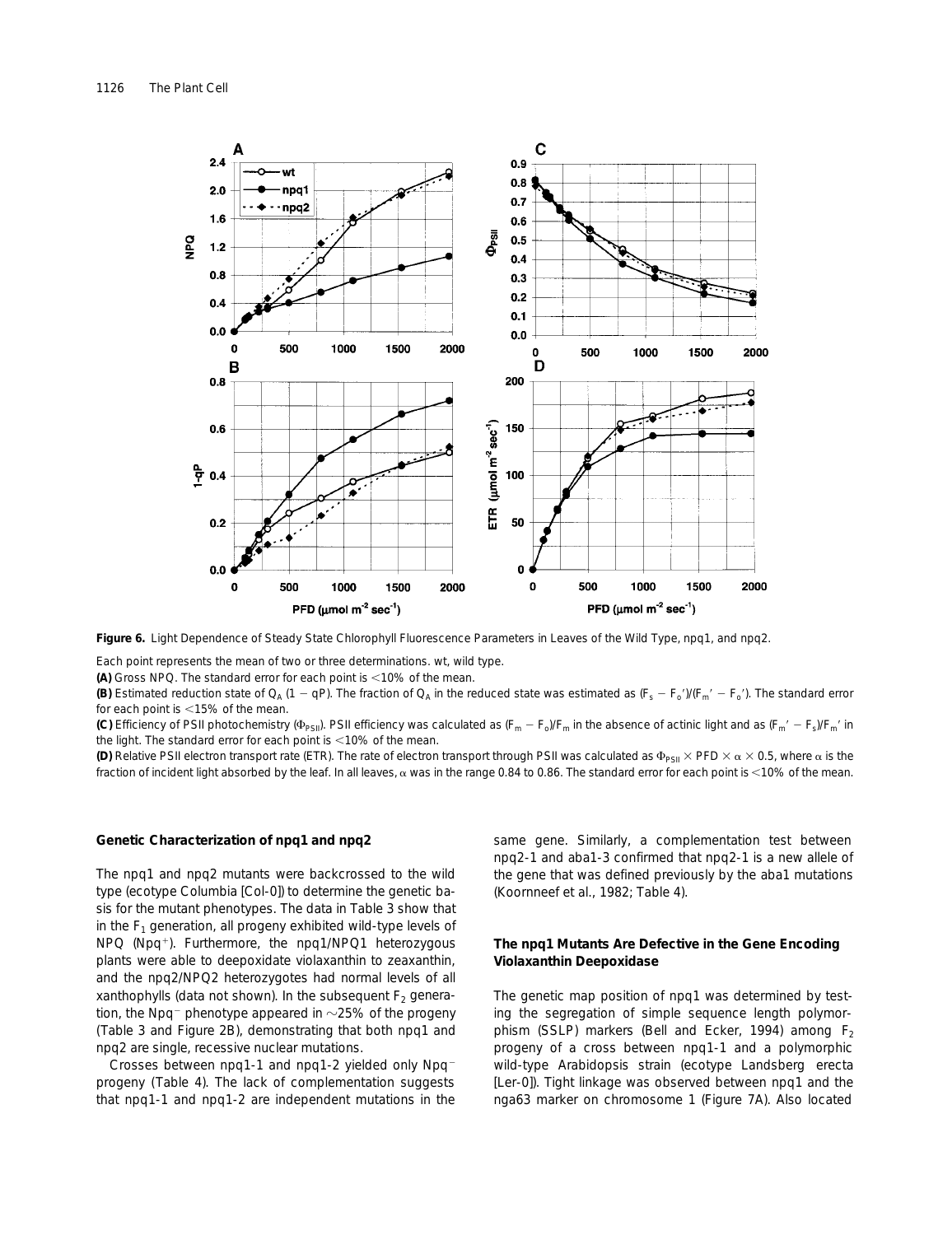on chromosome 1 is the violaxanthin deepoxidase gene (Bugos and Yamamoto, 1996), which is immediately adjacent to the *KNOLLE* gene (Lukowitz et al., 1996) (GenBank accession number U39452). The available physical mapping data for chromosome 1 (http://cbil.humgen.upenn.edu/~atgc/ physical-mapping/physmaps.html) revealed that nga63 and the violaxanthin deepoxidase gene are closely linked (they are found on a single yeast artificial chromosome clone). Therefore, these results placed the *npq1-1* mutation close to the Arabidopsis violaxanthin deepoxidase gene and suggested that *npq1-1* may contain a mutation in the violaxanthin deepoxidase gene.

Genomic DNA containing the violaxanthin deepoxidase gene was amplified from the wild type and *npq1-1* by polymerase chain reaction (PCR). Direct sequencing of the PCR products from independent reactions revealed a single base pair difference between the wild type and *npq1-1.* Figure 7B shows that the G-to-A transition mutation is predicted to change a conserved cysteine to a tyrosine in the violaxanthin deepoxidase protein sequence. Repeated attempts to amplify the violaxanthin deepoxidase gene from *npq1-2* were unsuccessful (data not shown), suggesting that the fast neutron–induced *npq1-2* allele may involve a deletion or rearrangement of the violaxanthin deepoxidase gene.

The *npq1-1* and *npq1-2* mutations were complemented by a wild-type copy of the violaxanthin deepoxidase gene (Figure 2C). Wild-type genomic DNA containing the violaxanthin deepoxidase gene was subcloned between T-DNA borders and introduced into *npq1-1* and *npq1-2* plants by Agrobacterium-mediated transformation. Whereas control transgenic plants containing only the pBIN19 vector still showed the

Npq<sup>-</sup> mutant phenotype, *npq1* plants that were transformed with the wild-type violaxanthin deepoxidase gene exhibited the wild-type,  $Npq+$  phenotype (Figure 2C).

# **DISCUSSION**

# **Mutations in the Arabidopsis Genes Encoding Xanthophyll Cycle Enzymes**

To isolate plants defective in NPQ and the xanthophyll cycle, we used a digital video-imaging technique that was used previously to isolate Chlamydomonas mutants (Niyogi et al., 1997a). By screening mutagenized plants growing photoautotrophically in Petri plates,  $\sim$ 100 Arabidopsis plants could be analyzed simultaneously, and *npq* mutants were recovered at a frequency of approximately one in 2000. This frequency is considerably lower than that obtained from the screening of Chlamydomonas mutants, suggesting that the Arabidopsis growth conditions may have been less permissive for partial loss-of-function mutations affecting photosynthetic electron transport. Perhaps as a result of this increased stringency, a relatively large fraction (four of 13) of the Arabidopsis *npq* mutants exhibited defects in the xanthophyll cycle.

The Arabidopsis *npq1* and *npq2* mutations affect the structural genes encoding the enzymes of the xanthophyll cycle. Several lines of evidence demonstrated that the *npq1* mutants are defective in the Arabidopsis violaxanthin deepoxidase gene (Bugos and Yamamoto, 1996). The *npq1-1*

| Table 2. Sensitivity of npq1 and Wild-Type Leaves to Photoinhibition <sup>a</sup> |     |                            |                   |           |                |              |           |  |  |
|-----------------------------------------------------------------------------------|-----|----------------------------|-------------------|-----------|----------------|--------------|-----------|--|--|
| Time                                                                              |     | $\Phi_{PSII}$ <sup>b</sup> |                   | $npq1-2l$ | $F_{\rm m}{}'$ |              | $npq1-2l$ |  |  |
|                                                                                   | No. | $npq1-2$                   | Wild Type         | Wild Type | $npq1-2$       | Wild Type    | Wild Type |  |  |
| Morning                                                                           | 6   | $0.812 \pm 0.003$          | $0.801 \pm 0.002$ | 1.01      | $831 \pm 8$    | $802 \pm 1$  | 1.04      |  |  |
| $0 \text{ min}$                                                                   | 9   | $0.123 \pm 0.002$          | $0.194 \pm 0.008$ | 0.63      | $243 \pm 8$    | $162 \pm 9$  | 1.50      |  |  |
| 14 min                                                                            | 6   | $0.517 \pm 0.019$          | $0.639 \pm 0.014$ | 0.81      | $323 \pm 8$    | $366 \pm 15$ | 0.88      |  |  |
| 34 min                                                                            | 6   | $0.641 \pm 0.015$          | $0.752 \pm 0.006$ | 0.85      | $482 \pm 15$   | $593 \pm 6$  | 0.81      |  |  |
| 57 min                                                                            | 6   | $0.657 \pm 0.012$          | $0.754 \pm 0.007$ | 0.87      | $532 \pm 14$   | $633 \pm 10$ | 0.84      |  |  |
| 68 min                                                                            | 6   | $0.672 \pm 0.014$          | $0.757 \pm 0.007$ | 0.89      | $551 \pm 14$   | $663 \pm 9$  | 0.83      |  |  |
| 85 min                                                                            | 6   | $0.680 \pm 0.013$          | $0.765 \pm 0.006$ | 0.89      | $570 \pm 16$   | $675 \pm 5$  | 0.84      |  |  |
| 115 min                                                                           | 6   | $0.702 \pm 0.009$          | $0.764 \pm 0.005$ | 0.92      | $589 \pm 10$   | $678 \pm 12$ | 0.87      |  |  |
| 174 min                                                                           | 6   | $0.724 \pm 0.006$          | $0.771 \pm 0.005$ | 0.94      | $626 \pm 13$   | $696 \pm 19$ | 0.90      |  |  |
| 237 min                                                                           | 6   | $0.730 \pm 0.006$          | $0.772 \pm 0.005$ | 0.95      | $639 \pm 13$   | $714 \pm 19$ | 0.90      |  |  |
| 297 min                                                                           | 6   | $0.737 \pm 0.007$          | $0.776 \pm 0.005$ | 0.95      | $654 \pm 16$   | $717 \pm 7$  | 0.91      |  |  |
| Next morning <sup>c</sup>                                                         | 6   | $0.798 \pm 0.005$          | $0.824 \pm 0.001$ | 0.97      | $759 \pm 6$    | $759 \pm 10$ | 1.00      |  |  |

<sup>a</sup> Leaves were detached, floated on water, and exposed to natural sunlight (2000  $\mu$ mol photons m<sup>-2</sup> sec<sup>-1</sup>) for 70 min until time zero. The recovery of treated leaves was then followed for 5 hr at a PFD of 1  $\mu$ mol photons m<sup>-2</sup> sec<sup>-1</sup>. Fluorescence parameters were measured as described in Methods and expressed as means  $\pm$ SE.

<sup>b</sup> The efficiency of PSII photochemistry ( $\Phi_{PSII}$ ) was calculated as  $(F_m' - F_s)/F_m'$ . All measurements of  $\Phi_{PSII}$  were made at 1 µmol photons m<sup>-2</sup> sec<sup>-1</sup> except for the time zero measurement, which was made at 2000  $\mu$ mol photons m<sup>-2</sup> sec<sup>-1</sup>.

<sup>c</sup> Measurements were also made the following morning after 20 hr of recovery.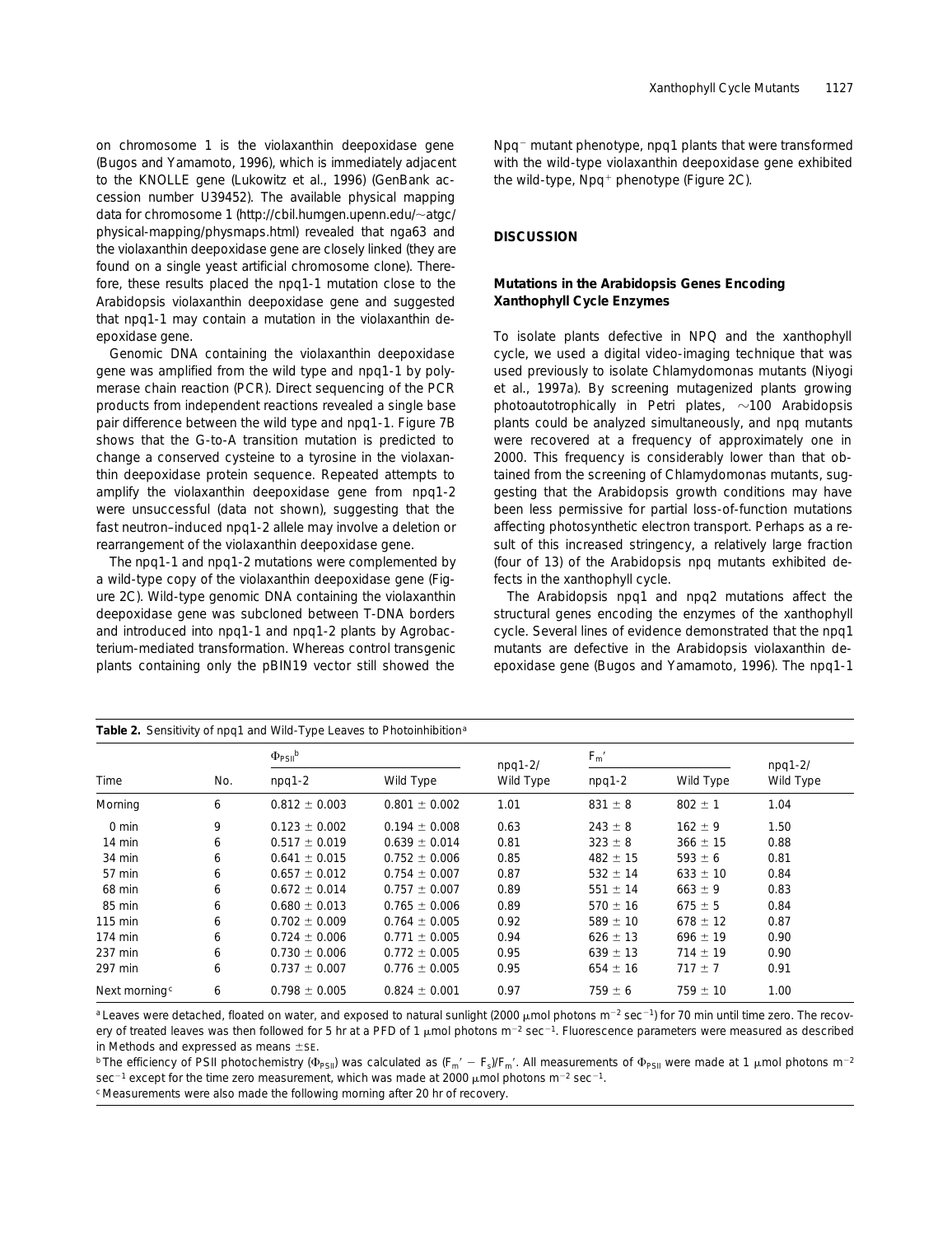**Table 3.** Results of Crosses between Xanthophyll Cycle Mutants and the Wild Type<sup>a</sup>

| Cross                                           |    |        |      | Type Total Npg <sup>+</sup> Npg <sup>-</sup> $x^2$ |                    |
|-------------------------------------------------|----|--------|------|----------------------------------------------------|--------------------|
| $NPQ1/NPO1 \times npq1-1/npq1-1$ F <sub>1</sub> |    |        | 2 2  | $\mathbf{O}$                                       |                    |
|                                                 | F, | 121 92 |      | 29                                                 | 0.069 <sup>b</sup> |
| npq1-2/npq1-2 $\times$ NPQ1/NPQ1 $F_1$          |    | 11     | - 11 | 0                                                  |                    |
|                                                 | F, | 48     | -33  | 13                                                 | 0.33 <sup>b</sup>  |
| $npq2-1/npq2-1 \times NPQ2/NPO2$ F <sub>1</sub> |    | 28     | 28   | 0                                                  |                    |
|                                                 | F, | 48     | 33   | 15                                                 | 1 Oc               |

a Pollen from the male parent (listed first) was crossed onto stigmas of the female parent to generate  $F_1$  seeds. The heterozygous  $F_1$ plants were allowed to self-pollinate to generate  $F_2$  seeds. The phenotypes of  $F_1$  and  $F_2$  plants were scored by fluorescence video imaging after 12 days of growth on agar medium.

<sup>b</sup> The 3:1 segregation of the Npg phenotype in the  $F<sub>2</sub>$  generation is consistent with the hypothesis that *npq1-1* and *npq1-2* are single recessive nuclear mutations ( $P > 0.5$ ).

 $c$  The 3:1 segregation of the Npq phenotype in the  $F_2$  generation is consistent with the hypothesis that *npq2-1* is a single recessive nuclear mutation ( $P > 0.1$ ).

mutation mapped to the same chromosomal location as the cloned violaxanthin deepoxidase gene, and DNA sequencing revealed a single base pair substitution in the gene from *npq1-1* plants (Figure 7). In addition, transformation of *npq1-1* and *npq1-2* with the violaxanthin deepoxidase gene resulted in rescue of the mutant phenotypes (Figure 2C). The *npq2-1* mutation failed to complement the *aba1-3* mutation (Table 4), which defines the zeaxanthin epoxidase gene of Arabidopsis (Marin et al., 1996), suggesting that *npq2-1* and *npq2*-2 are new mutations affecting the zeaxanthin epoxidase gene. The *aba1* mutants were originally identified as abscisic acid–deficient mutants (Koornneef et al., 1982), and consistent with this finding is the observation that the *npq2-2* mutant exhibited a dramatic "wilty" phenotype (data not shown). However, the *npq2-1* mutant that we used for physiological and genetic analyses was not particularly susceptible to wilting, presumably because it synthesizes sufficient abscisic acid. It is likely that *npq2-1* is not a complete loss-offunction mutation affecting zeaxanthin epoxidase activity, as evidenced by the very low but detectable levels of antheraxanthin, violaxanthin, and neoxanthin in *npq2-1* (Table 1).

# **Synthesis of Zeaxanthin by the Xanthophyll Cycle Is Required for the Bulk of pH-Dependent NPQ in Arabidopsis**

Induction of NPQ in excessive light was severely impaired in the *npq1* mutant (Figures 4 and 5), demonstrating that deepoxidation of violaxanthin to antheraxanthin and zeaxanthin is necessary for most of the rapidly reversible NPQ in Arabidopsis. This finding is consistent with the results of experiments in which DTT was effective as an inhibitor of NPQ in detached leaves of many but not all plants (Bilger and Björkman, 1990; Demmig-Adams et al., 1990; Johnson et al., 1994). In Arabidopsis, providing 2 mM DTT to wild-type leaves via the petiole resulted in an exact phenocopy of the *npq1* mutation, but treatment with DT T had no effect on *npq1* leaves (data not shown). These results confirm that DTT affects NPQ primarily by inhibition of violaxanthin deepoxidase activity (Bilger and Björkman, 1990).

However, the *npq1* mutant retained a small but significant amount of reversible NPQ that was induced very rapidly after the transition from darkness to excessive light (Figures 4 and 5), suggesting that a component of reversible NPQ in Arabidopsis is independent of the xanthophyll cycle. The residual NPQ could be due to the very low but persistent levels of antheraxanthin and zeaxanthin (Table 1) that accumulate in the *npq1* mutant as intermediates in the biosynthesis of violaxanthin (see Figure 1). Recent modeling of pHand xanthophyll-dependent NPQ based on chlorophyll fluorescence lifetime measurements has suggested that even small amounts of antheraxanthin and zeaxanthin can lead to significant NPQ (Gilmore, 1997). Alternatively, the reversible NPQ in the *npq1* mutant may involve the xanthophyll lutein, which is derived from  $\alpha$ -carotene. A role for lutein in NPQ was suggested by characterization of Chlamydomonas xanthophyll mutants (Niyogi et al., 1997b). The issue of whether lutein or antheraxanthin is responsible for the residual NPQ in *npq1* can be addressed by using existing lutein-deficient Arabidopsis mutants (Pogson et al., 1996). A third possibility is that the remaining NPQ in *npq1* mutants is pH dependent but xanthophyll independent (Noctor et al., 1993; Gilmore et al., 1995, 1996).

The *npq1* mutants of Arabidopsis and Chlamydomonas have provided unequivocal molecular genetic evidence that violaxanthin deepoxidase activity is involved in NPQ, but it is apparent that the extent to which different organisms rely on the xanthophyll cycle can be very different (Johnson et al., 1994; Casper-Lindley and Björkman, 1998). When transferred from darkness to high light, reversible NPQ was impaired in the Chlamydomonas *npq1* mutant by only 25% (Niyogi et al., 1997b). In contrast, 85% of the reversible NPQ was inhibited in the Arabidopsis *npq1* mutant (Figure 4), suggesting that there is a greater relative contribution of xanthophyll cycle–dependent NPQ in Arabidopsis compared with Chlamydomonas. It is possible that the  $\Delta$ pH has a

|  |  |  | Table 4. Results of Complementation Tests <sup>a</sup> |  |
|--|--|--|--------------------------------------------------------|--|
|--|--|--|--------------------------------------------------------|--|

| Cross                                                                        |                | Type Total $Npq^+$ | Npg <sup>-</sup> |  |
|------------------------------------------------------------------------------|----------------|--------------------|------------------|--|
| $npq1-2/npq1-2 \times npq1-1/npq1-1$<br>aba1-3/aba1-3 $\times$ npq2-1/npq2-1 | F <sub>1</sub> |                    |                  |  |

<sup>a</sup> Pollen from the male parent (listed first) was crossed onto stigmas of the female parent to generate  $F_1$  seeds. The phenotypes of  $F_1$ plants were scored by fluorescence video imaging after 12 days of growth on agar medium.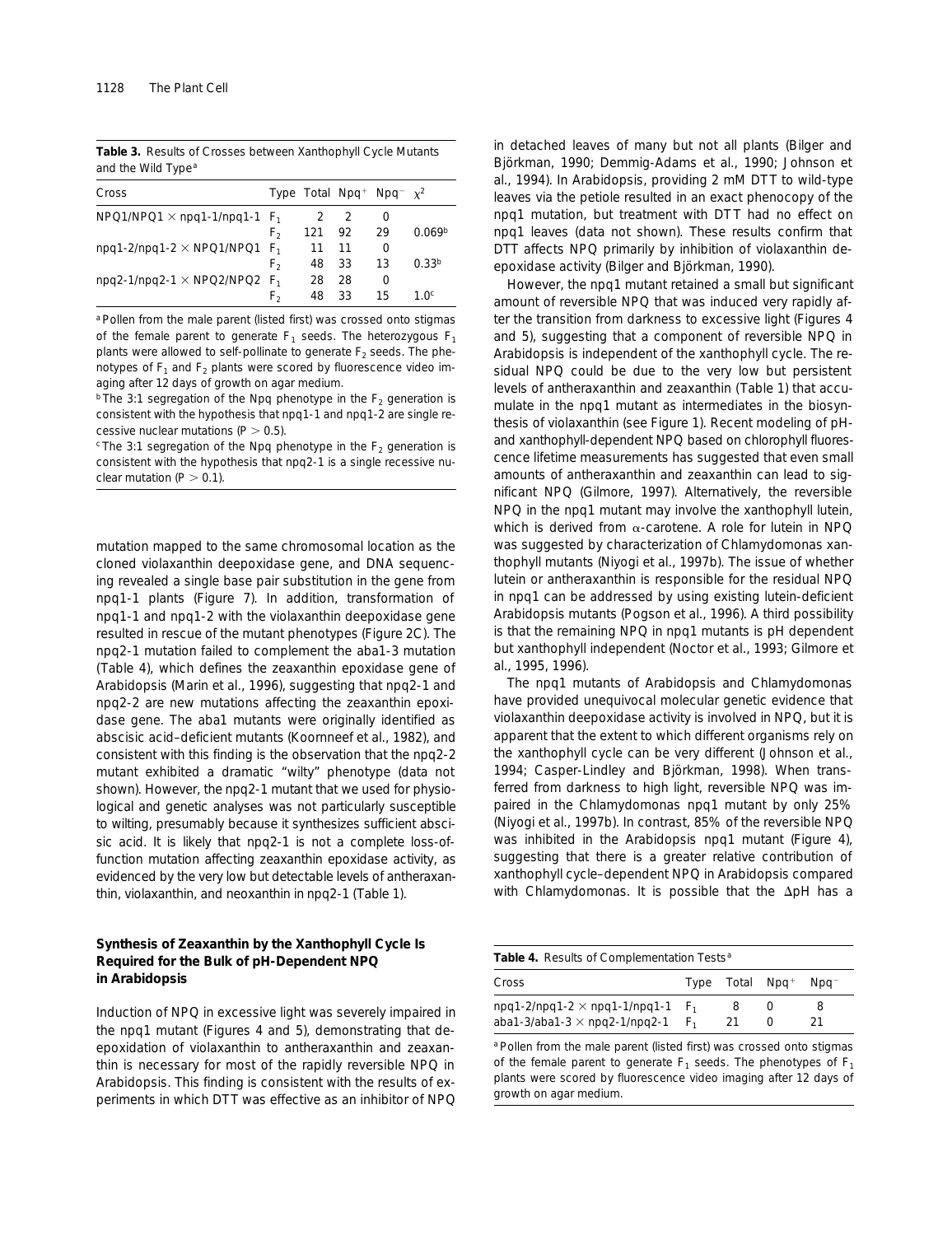

**Figure 7.** The *npq1* Mutations Are in the Violaxanthin Deepoxidase Gene.

**(A)** Genetic map positions of *npq1* and the violaxanthin deepoxidase gene (*VDE*) relative to the nga63 SSLP marker on chromosome 1. **(B)** Sequence of the *npq1-1* allele of the violaxanthin deepoxidase gene. A schematic diagram of the mature violaxanthin deepoxidase protein (VDE) shows three domains: a cysteine-rich domain (I), a lipocalin signature motif (II), and a highly charged domain (III) (Bugos and Yamamoto, 1996). The *npq1-1* mutant has a single base pair substitution that changes the last cysteine (position 72) of the cysteine-rich domain to a tyrosine. This cysteine is invariant in the deduced wild-type violaxanthin deepoxidase protein sequences from lettuce (GenBank accession number U31462), tobacco (GenBank accession number U34817), and Arabidopsis (GenBank accession number U44133). Dots in the *npql-1* sequence indicate identity to the wild-type sequence.

greater role in regulating NPQ in some photosynthetic eukaryotes such as Chlamydomonas and other green algae, whereas the level of NPQ is controlled to a greater extent by xanthophyll cycling in other organisms such as Arabidopsis and the diatom Phaeodactylum (Casper-Lindley and Björkman, 1998). Nevertheless, the general features of NPQ appear to be similar in Chlamydomonas and Arabidopsis: synthesis of zeaxanthin by the xanthophyll cycle is clearly required for a component of NPQ but not for all NPQ.

#### **Why Have a Xanthophyll Cycle?**

Almost all photosynthetic eukaryotes have a xanthophyll cycle (reviewed in Pfündel and Bilger, 1994; Eskling et al.,

1997). The cycle involving violaxanthin, antheraxanthin, and zeaxanthin is found in green plants, green algae, and many brown algae, whereas a deepoxidation cycle involving diadinoxanthin and diatoxanthin occurs in all other eukaryotic algae except for rhodophytes and cryptophytes. All organisms that possess a xanthophyll cycle appear to have a chlorophyll-based, LHC type of major peripheral antenna associated with PSII, whereas those that lack a xanthophyll cycle have a PSII antenna composed largely of phycobiliproteins (Grossman et al., 1995; Green and Durnford, 1996). This observation is consistent with the hypothesis that the xanthophyll cycle has an important role in the regulation of photosynthetic energy conversion and the prevention of  ${}^{1}O_{2}$ formation. Furthermore, xanthophyll deepoxidation must have evolved relatively early in the history of photosynthetic eukaryotes, at a time before the divergence of the green algae from the other algae. It is also possible that xanthophyll deepoxidation arose independently in different lineages.

Leaves of the Arabidopsis *npq1* mutant showed a greater sensitivity than did the wild type to a short-term photoinhibitory light treatment during which gas exchange was restricted (Table 2), although growth of *npq1* plants in natural sunlight did not appear to be inhibited (data not shown). These initial results suggest that the xanthophyll cycle may be especially important under conditions of high light combined with additional environmental stresses.

Characterization of the *aba1* mutant, which is allelic to the *npq2* mutants, failed to reveal any increased susceptibility to photoinhibition (Hurry et al., 1997), showing that accumulation of zeaxanthin has no deleterious effect in terms of photoprotection. Given that an elevated  $\Delta$ pH (in addition to zeaxanthin) is required for most of the NPQ in Arabidopsis, what advantage does the xanthophyll cycle provide over constitutive accumulation of zeaxanthin?

One possible disadvantage of having high levels of zeaxanthin present continuously in *npq2* plants is that more energy dissipation occurs at steady state in moderate, subsaturating light (Figure 6A). In addition, the slower reversibility of NPQ in *npq2* (Figure 4) means that NPQ would remain engaged for a longer period of time after a decrease in incident PFD. The presence of high levels of zeaxanthin may amplify the level of NPQ occurring at intermediate  $\Delta$ pH during relaxation of a high ΔpH (Noctor et al., 1991; Gilmore and Yamamoto, 1993). This enhanced NPQ could decrease the efficiency of photosynthesis in limiting light. Indeed, retention of zeaxanthin has been associated with sustained depressions in photosynthetic efficiency in plants in the laboratory (Jahns and Miehe, 1996; Demmig-Adams et al., 1998) and in the field, especially in overwintering plants (Adams et al., 1994; Adams and Demmig-Adams, 1995; Ottander et al., 1995; Verhoeven et al., 1996). The consequences of zeaxanthin accumulation in *npq2* for growth in different environments, such as fluctuating light, remain to be tested.

In addition to the photoprotective functions of xanthophylls in NPQ and in quenching of  ${}^{3}$ Chl and  ${}^{1}O_{2}$ , xanthophylls are essential structural components of the LHCs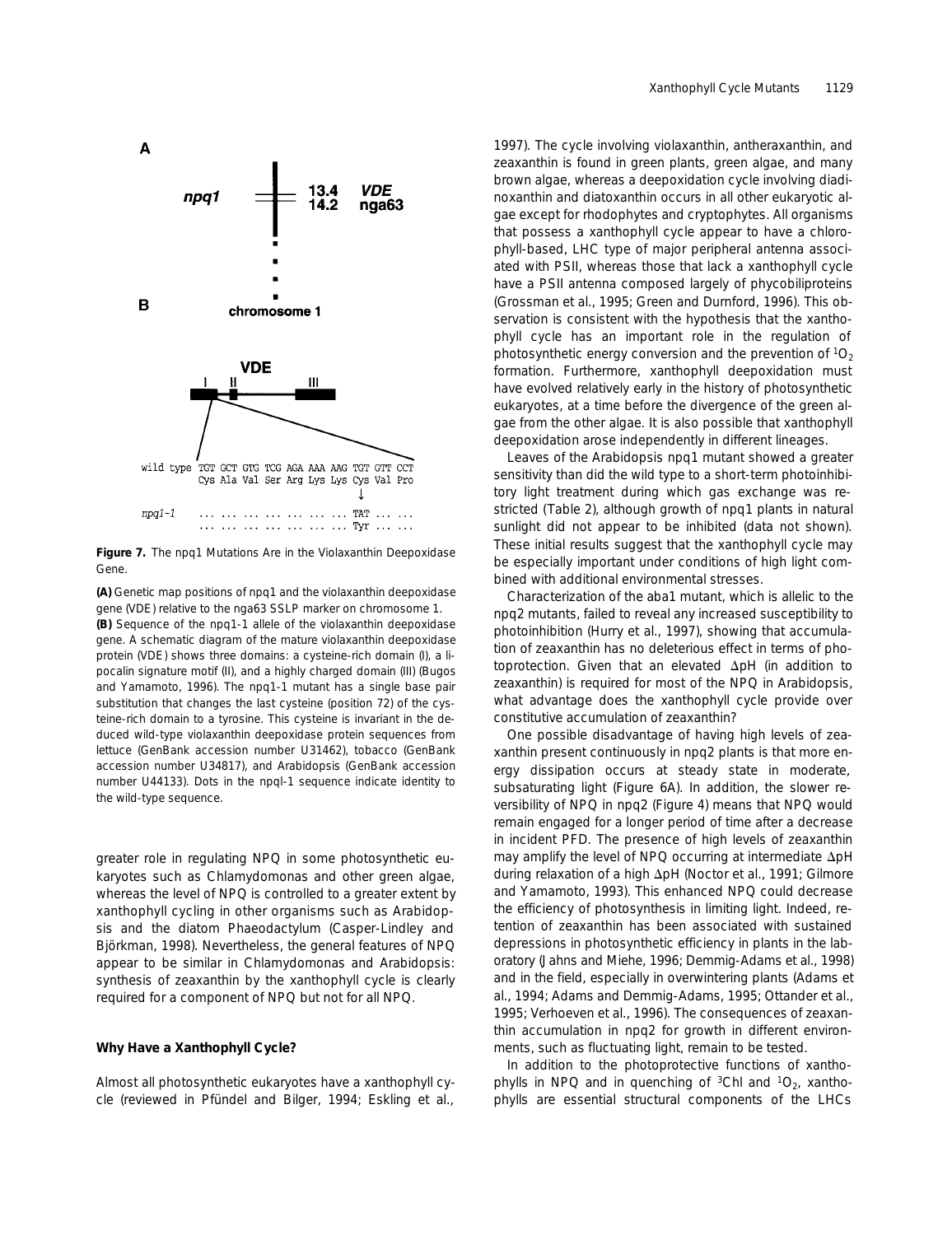(Plumley and Schmidt, 1987). Replacement of violaxanthin and neoxanthin with zeaxanthin in the *aba1* mutant appears to affect the structure of the LHCs, specifically the peripheral, trimeric LHCII (Hurry et al., 1997). Perturbation of LHC structure could affect the efficiency of light harvesting in limiting light.

Although the exact mechanistic role of xanthophylls in NPQ remains unclear (Demmig-Adams and Adams, 1996a; Horton et al., 1996; Young and Frank, 1996; Gilmore, 1997), recent estimates of excited state energy levels have established the feasibility of direct deexcitation of 1Chl by xanthophylls (Chow, 1994; Frank et al., 1994; Owens, 1994). The lowest excited singlet states  $(S_1)$  of antheraxanthin and zeaxanthin (and lutein) appear to lie at or below that of <sup>1</sup>Chl, suggesting that downhill transfer of excitation energy from Chl to xanthophyll could occur. The excited xanthophyll could then return to ground state by dissipating the excitation energy as heat. In contrast, the  $S_1$  energy level of violaxanthin lies above 1Chl, which is consistent with a function for violaxanthin as an accessory light-harvesting pigment, absorbing light not available to Chl and then transferring the energy to Chl. The xanthophyll cycle would then be involved in interconversion of light-harvesting and energy-dissipating pigments in the LHCs, and this ability may confer a selective advantage in many natural environments. We hope that further characterization of the Arabidopsis xanthophyll cycle mutants will provide additional insights into the various roles of different xanthophylls in plants.

#### **METHODS**

## **Strains, Growth Conditions, and Genetic Crosses**

Arabidopsis *thaliana* M<sub>2</sub> seeds (ecotype Columbia [Col-0]) derived from mutagenesis with ethyl methanesulfonate were generously provided by M. Liscum (University of Missouri, Columbia), and  $M_2$  seeds derived from mutagenesis by fast-neutron bombardment were obtained from Lehle Seeds (Round Rock, TX). The *aba1-3* mutant was obtained from the Arabidopsis Biological Resource Center (Ohio State University, Columbus). The *npq1-2* and *npq2-1* alleles were used for all physiological analyses.

For growth in 100  $\times$  25-mm Petri plates, seeds were surfacesterilized and sown on plant nutrient agar medium (Haughn and Somerville, 1986) lacking sucrose. The plates were wrapped with gas-permeable tape (Scotch 394; 3M, St. Paul, MN) and incubated at 22°C under continuous illumination (100  $\mu$ mol photons m<sup>-2</sup> sec<sup>-1</sup>; cool-white fluorescent). Plants were grown routinely in Pro-Mix HP potting mix (Premier, Laguna Beach, CA) in a shaded greenhouse with natural sunlight during the day (maximum of 200  $\mu$ mol photons  $m^{-2}$  sec<sup>-1</sup>) and supplemental lighting (15  $\mu$ mol photons m<sup>-2</sup> sec<sup>-1</sup>) at night. The greenhouse temperature was  $22 \pm 4^{\circ}$ C during the day and 20  $\pm$  2°C at night. For examination of growth in natural sunlight, plants were maintained in pots in an unshaded location for several weeks during the summer in Stanford, CA.

Plants used for the measurements shown in Figures 3 and 4 were grown in controlled growth chambers at the Carnegie Institution

(Stanford, CA), in 7-cm-diameter plastic pots containing potting mix. Leaves used for these experiments had developed at a photon flux density (PFD) of 250  $\mu$ mol photons m<sup>-2</sup> sec<sup>-1</sup> under a photoperiod of 11.5 hr of light at 22 $^{\circ}$ C alternating with a 12.5-hr dark period at 17 $^{\circ}$ C. Light was provided by a bank of fluorescent tubes (cool white; very high output) supplemented with incandescent lamps.

Plants used for the measurements shown in Table 1 and Figures 5 and 6 were grown in controlled growth chambers at the Research School of Biological Sciences, Australian National University, Canberra. They were grown in 7.5  $\times$  7.5-cm plastic pots in a commercial potting mix obtained from a local nursery. Leaves used for these experiments had developed at a PFD of 230  $\mu$ mol photons m<sup>-2</sup> sec<sup>-1</sup> under a photoperiod of 12 hr of light at 23°C alternating with a 12-hr dark period at 16°C. Light was provided by a bank of fluorescencecoated high-intensity discharge and incandescent lamps. Air humidity during the light was in the range of 60 to 70%.

Plants used for the photoinhibition experiments shown in Table 2 were grown initially under the same conditions as above, except that the PFD during leaf development was 450  $\mu$ mol photons m<sup>-2</sup> sec<sup>-1</sup>. Well-established potted plants were moved outdoors on November 30 (southern summer) and gradually exposed to full daylight. On December 2, plants were kept outdoors in full sunlight until 11:00 AM, when leaves were cut and floated on water. The incident PFD on the cut leaves was 2000  $\mu$ mol photons m<sup>-2</sup> sec<sup>-1</sup> until 12:10 PM, when fluorescence parameters were determined at  $1971$   $\mu$ mol photons  $m<sup>-2</sup> sec<sup>-1</sup>$ . The treated leaves were then moved indoors, and recovery at a PFD of 1.0 to 1.6  $\mu$ mol photons m<sup>-2</sup> sec<sup>-1</sup> was followed over the next 5 hr. Fluorescence parameters were also determined the next morning after recovery overnight.

Plants were hand-watered daily; periodically, a standard nutrient solution was added. All plants, including the *npq2-1* mutant, grew well under these conditions with no signs of wilting. Fully expanded rosette leaves were used for all measurements.

Genetic crosses were performed according to standard procedures (Somerville and Ogren, 1982).

#### **Fluorescence Video Imaging**

Screening of mutants by digital video imaging of chlorophyll fluorescence was done as described previously (Niyogi et al., 1997a), with the following modifications. The light source was a 2500 W xenon arc lamp (model XBO 2500 W OFR; Osram, Van Nuys, CA) contained in a lamp housing that provided a collimated, slightly divergent light beam. A wide-band hot mirror (Optical Coating Laboratory, Inc., Santa Rosa, CA) was placed at a 45° angle to the exit beam from the lamp housing, and a cyan dichroic filter (Optical Coating Laboratory, Inc.) was placed normal to the exit beam. A laboratory-built pneumatic shutter system was used to provide 2.5-sec saturating light pulses (2000 µmol photons  $m^{-2}$  sec<sup>-1</sup>) at 1-min intervals during a 4-min illumination with actinic light (500  $\mu$ mol photons m<sup>-2</sup> sec<sup>-1</sup>). A final saturating pulse was applied after a subsequent 1-min dark period. The opening and closing of the shutters were controlled by a laboratory-built digital interface connected to a standard personal computer equipped with the Hewlett-Packard (Palo Alto, CA) Video to Photo frame grabber and software running on the Windows 95 operating system. Color video images of  $F_m$  (maximum fluorescence in the dark-adapted state) or  $F_m'$  (maximum fluorescence in any lightadapted state) were captured during saturating pulses, and falsecolor images of nonphotochemical quenching (NPQ) were generated as described previously (Niyogi et al., 1997a).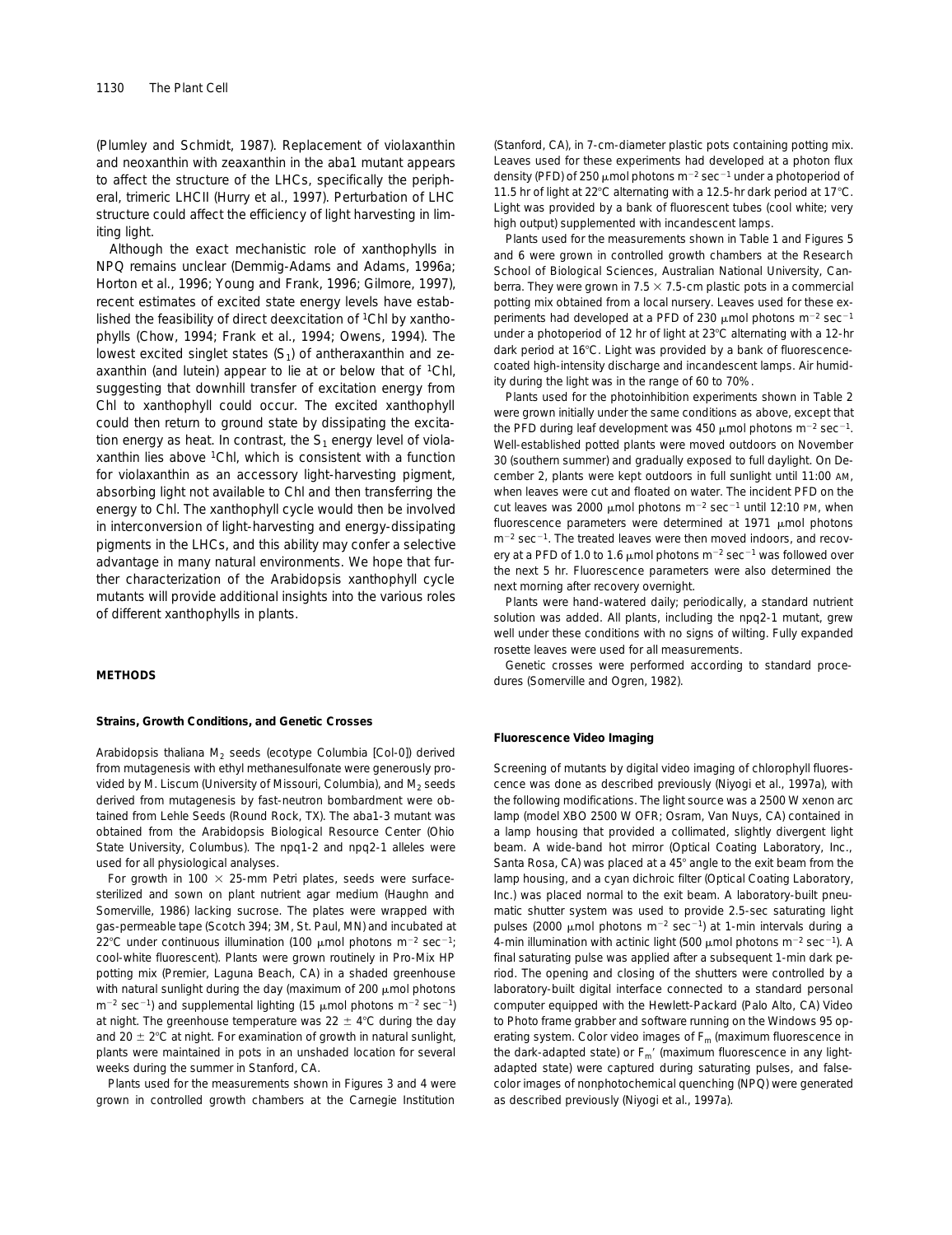#### **Pigment Determination**

HPLC analysis of carotenoids and chlorophylls was done as described previously (Niyogi et al., 1997a).

#### **Measurements of Fluorescence and Spectral Absorbance Changes**

Simultaneous measurements of light-induced changes in absorbance (450 to 650 nm) and fluorescence (Figures 3 and 4) were performed with the apparatus described previously (Brugnoli and Björkman, 1992; Bilger and Björkman, 1994). The fiber-optic arrangement was modified to accommodate the relatively small Arabidopsis leaves. To minimize apparent changes in absorbance caused by chloroplast movements (Brugnoli and Björkman, 1992), predarkened leaves were kept in yellow light ( $\sim$ 8 µmol photons m<sup>-2</sup> sec<sup>-1</sup>) for 1 to 2 hr before the measurements. Also, the actinic light used to induce the absorbance and fluorescence changes was passed through a yellow dichroic filter (Optical Coating Laboratory, Inc.) that blocked radiation  $<$ 500 nm.

Determination of conventional fluorescence parameters (Van Kooten and Snel, 1990) was performed with an OS-500 pulsemodulated fluorometer (Optisciences, Tyngsboro, MA). Plants were dark-adapted for 1 to 2 hr before experiments to allow maximal reepoxidation of zeaxanthin and antheraxanthin to violaxanthin and to ensure complete relaxation of the thylakoid pH gradient. An attached, fully expanded rosette leaf was placed in the leaf clip, allowing air to circulate freely on both sides of the leaf. At the start of each experiment, the leaf was exposed to 2 min of far-red illumination (2 to 4  $\mu$ mol photons m<sup>-2</sup> sec<sup>-1</sup>) for determination of  $F<sub>o</sub>$  (minimum fluorescence in the dark-adapted state). Saturating pulses (1.0 sec) of white light (8000  $\mu$ mol photons m<sup>-2</sup> sec<sup>-1</sup>) were applied to determine  $F_m$  or *F*<sub>m</sub>' values. Actinic light provided by a 20-W halogen lamp (EZX/FG, 8°; Philips, Somerset, NJ) was filtered through a wide-band hot mirror (Optical Coating Laboratory, Inc.) and attenuated as necessary with neutral density filters (Melles Griot, Irvine, CA).  $F_s$  is the fluorescence yield during actinic illumination.  $F_{0}$ <sup>'</sup> (minimum fluorescence in the light-adapted state) was measured in the presence of far-red light after switching off the actinic light. Gross NPQ was calculated as  $(F_m - F_m)/F_m'$ , where  $F_m$  is the maximum value taken before exposure to actinic light.

Light curves for fluorescence parameters were determined as follows. The actinic light was increased in steps. At low and moderate actinic intensities, fluorescence measurements at each step were continued until a steady state was reached (usually within 10 min). These  $F_s$  and  $F_m'$  values (in the light) and the  $F_o'$  value recorded immediately after the extinction of the light were used to calculate the fluorescence parameters shown in Figure 6. At actinic light levels  $\geq 1000$  µmol photons m<sup>-2</sup> sec<sup>-1</sup>, measurements were limited to 10 min at each step to minimize effects of photodamage.

#### **Genetic Mapping and Molecular Biology**

The *npq1-1* mutation was mapped relative to simple sequence length polymorphism (SSLP) markers (Bell and Ecker, 1994). Genomic DNA was isolated from  $F_2$  plants derived from a cross between *npq1-1*/*npq1-1* (Col-0) and *NPQ1*/*NPQ1* Landsberg *erecta* (L*er*-0) strains, and the segregation of SSLP markers was scored by polymerase chain reaction (PCR) for 50  $F_2$  plants. For marker nga63, all 14 Npq<sup>-</sup> F<sub>2</sub> progeny (*npq1-1/npq1-1*) were homozygous for the Col-0 polymorphism, whereas all 36 Npq<sup>+</sup> progeny (npq1-1/NPQ1 or *NPQ1*/*NPQ1*) were either heterozygous or homozygous for the L*er*-0 polymorphism.

Genomic DNA containing the wild-type and *npq1-1* alleles of the violaxanthin deepoxidase gene was amplified by PCR, using oligonucleotide primers KN75 (5'-GGGGAAGATTAGATAGTGTGA-3') and KN76 (5'-TTACTTTATATGAACCGAACA-3') and Taq DNA polymerase (Perkin-Elmer, Norwalk, CT). Double-stranded PCR products were purified (Ausubel et al., 1989) and sequenced using a dye terminator cycle sequencing kit and an ABI prism model 310 genetic analyzer (Perkin-Elmer).

For complementation of the *npq1* mutations, a 4-kb EcoRI-BglII genomic DNA fragment from pSE48/B (Lukowitz, 1996) containing the wild-type violaxanthin deepoxidase gene was subcloned into vector pBIN19 digested with EcoRI and BamHI to generate pVC1. Arabidopsis *npq1-1* and *npq1-2* plants were transformed by vacuum infiltration (Bechtold et al., 1993) of *Agrobacterium tumefaciens* GV3101 containing either pVC1 or pBIN19.

# **ACKNOWLEDGMENTS**

We thank Connie Shih and Vittoria Canale for excellent technical assistance, Mannie Liscum for  $M<sub>2</sub>$  seeds, the Arabidopsis Biological Resource Center for strains, and Wolfgang Lukowitz for the pSE48/B genomic clone. We are grateful to Robert Bugos and Harry Yamamoto for helpful discussions. O.B. thanks Barry Osmond and W.S. (Fred) Chow for their hospitality during his sabbatical visit at the Research School of Biological Sciences, Canberra, Australia. This work was supported by National Science Foundation Grant No. IBN 950-6254 to A.R.G. and O.B. K.K.N. was supported as a Department of Energy Biosciences Fellow of the Life Sciences Research Foundation. This is Carnegie Institution of Washington Department of Plant Biology Publication No. 1372.

Received February 12, 1998; accepted April 21, 1998.

## **REFERENCES**

- **Adams III, W.W., and Demmig-Adams, B.** (1995). The xanthophyll cycle and sustained thermal energy dissipation activity in *Vinca minor* and *Euonymus kiautschovicus* in winter. Plant Cell Environ. **18,** 117–127.
- **Adams III, W.W., Demmig-Adams, B., Verhoeven, A.S., and Barker, D.H.** (1994). 'Photoinhibition' during winter stress: Involvement of sustained xanthophyll cycle–dependent energy dissipation. Aust. J. Plant Physiol. **22,** 261–276.
- **Aro, E.-M., Virgin, I., and Andersson, B.** (1993). Photoinhibition of photosystem II. Inactivation, protein damage and turnover. Biochim. Biophys. Acta **1143,** 113–134.
- **Asada, K.** (1994). Production and action of active oxygen species in photosynthetic tissues. In Causes of Photooxidative Stress and Amelioration of Defense Systems in Plants, C.H. Foyer and P.M. Mullineaux, eds (Boca Raton, FL: CRC Press), pp. 77–104.
- **Ausubel, F.M., Brent, R., Kingston, R.E., Moore, D.D., Seidman, J.G., Smith, J.A., and Struhl, K.,** eds (1989). Current Protocols in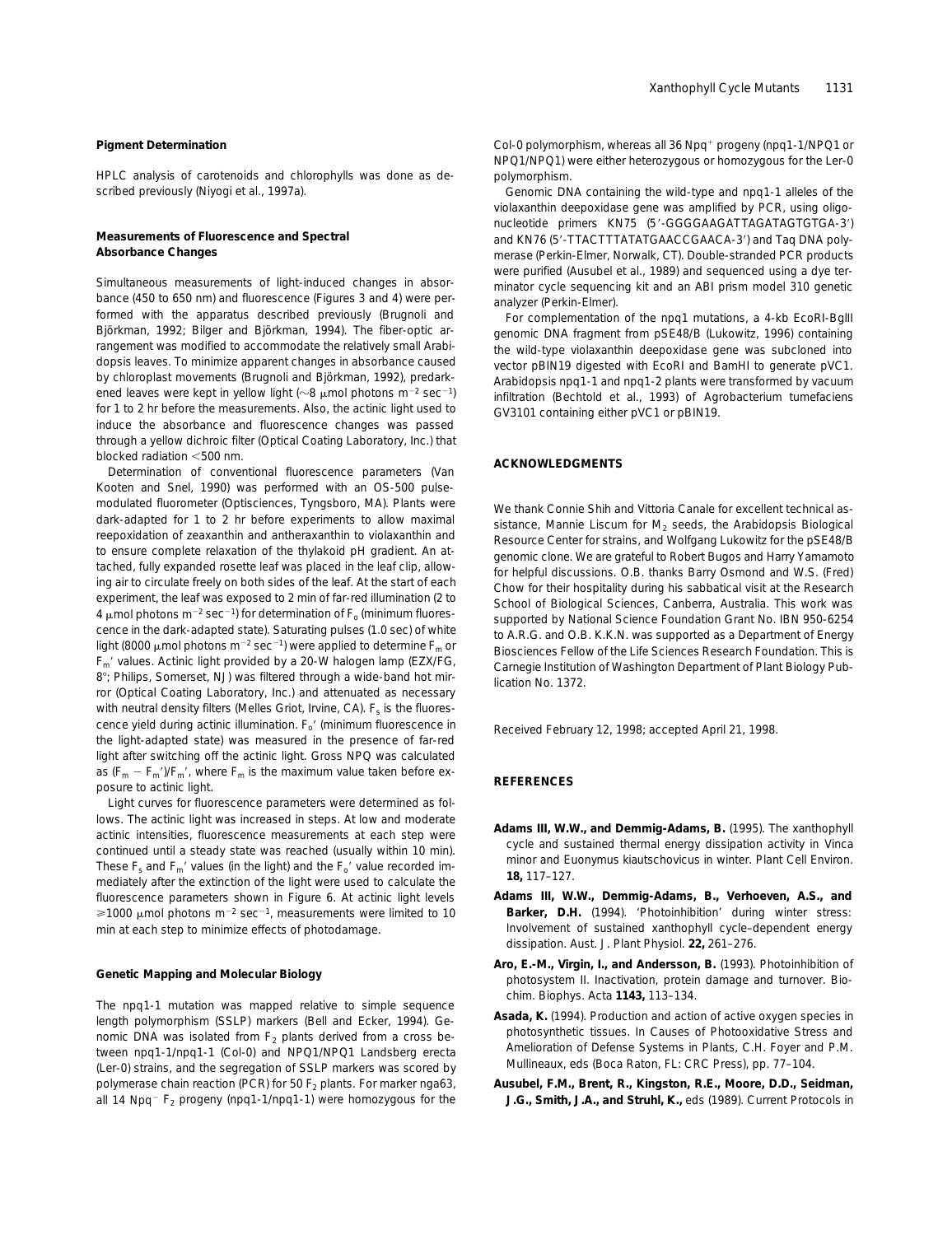Molecular Biology. (New York: Greene Publishing Associates and Wiley-Interscience).

- **Bechtold, N., Ellis, J., and Pelletier, G.** (1993). *In planta Agrobacterium* mediated gene transfer by infiltration of adult *Arabidopsis thaliana* plants. C. R. Acad. Sci. Ser. III Sci. Vie **316,** 1194–1199.
- **Bell, C.J., and Ecker, J.R.** (1994). Assignment of 30 microsatellite loci to the linkage map of *Arabidopsis.* Genomics **19,** 137–144.
- **Bilger, W., and Björkman, O.** (1990). Role of the xanthophyll cycle in photoprotection elucidated by measurements of light-induced absorbance changes, fluorescence and photosynthesis in leaves of *Hedera canariensis.* Photosynth. Res. **25,** 173–185.
- **Bilger, W., and Björkman, O.** (1994). Relationships among violaxanthin deepoxidation, thylakoid membrane conformation, and nonphotochemical chlorophyll fluorescence quenching in leaves of cotton (*Gossypium hirsutum* L.). Planta **193,** 238–246.
- **Bilger, W., Björkman, O., and Thayer, S.S.** (1989). Light-induced spectral absorbance changes in relation to photosynthesis and the epoxidation state of xanthophyll cycle components in cotton leaves. Plant Physiol. **91,** 542–551.
- **Björkman, O., and Demmig-Adams, B.** (1994). Regulation of photosynthetic light energy capture, conversion, and dissipation in leaves of higher plants. In Ecophysiology of Photosynthesis, E.-D. Schulze and M.M. Caldwell, eds (Berlin: Springer-Verlag), pp. 17–47.
- **Bowler, C., Van Camp, W., Van Montagu, M., and Inzé, D.** (1994). Superoxide dismutase in plants. Crit. Rev. Plant Sci. **13,** 199–218.
- **Brugnoli, E., and Björkman, O.** (1992). Chloroplast movements in leaves: Influence on chlorophyll fluorescence and measurements of light-induced absorbance changes related to  $\Delta$ pH and zeaxanthin formation. Photosynth. Res. **32,** 23–35.
- **Bugos, R.C., and Yamamoto, H.Y.** (1996). Molecular cloning of violaxanthin de-epoxidase from romaine lettuce and expression in *Escherichia coli.* Proc. Natl. Acad. Sci. USA **93,** 6320–6325.
- **Casper-Lindley, C., and Björkman, O.** (1998). Fluorescence quenching in four unicellular algae with different light-harvesting and xanthophyll-cycle pigments. Photosynth. Res., in press.
- **Chow, W.S.** (1994). Photoprotection and photoinhibitory damage. In Advances in Molecular and Cell Biology, E.E. Bittar and J. Barber, eds (London: JAI Press), pp. 151–196.
- **Chunaev, A.S., Mirnaya, O.N., Maslov, V.G., and Boschetti, A.** (1991). Chlorophyll *b*– and loroxanthin-deficient mutants of *Chlamydomonas reinhardtii.* Photosynthetica **25,** 291–301.
- **Cogdell, R.J., and Frank, H.A.** (1987). How carotenoids function in photosynthetic bacteria. Biochim. Biophys. Acta **895,** 63–79.
- **Crofts, A.R., and Yerkes, C.T.** (1994). A molecular mechanism for qE-quenching. FEBS Lett. **352,** 265–270.
- **Demmig-Adams, B.** (1990). Carotenoids and photoprotection in plants: A role for the xanthophyll zeaxanthin. Biochim. Biophys. Acta **1020,** 1–24.
- **Demmig-Adams, B., and Adams III, W.W.** (1992). Photoprotection and other responses of plants to high light stress. Annu. Rev. Plant Physiol. Plant Mol. Biol. **43,** 599–626.
- **Demmig-Adams, B., and Adams III, W.W.** (1996a). The role of xanthophyll cycle carotenoids in the protection of photosynthesis. Trends Plant Sci. **1,** 21–26.
- **Demmig-Adams, B., and Adams III, W.W.** (1996b). Xanthophyll cycle and light stress in nature: Uniform response to excess direct sunlight among higher plant species. Planta **198,** 460–470.
- **Demmig-Adams, B., Adams III, W.W., Heber, U., Neimanis, S., Winter, K., Krüger, A., Czygan, F.-C., Bilger, W., and Björkman, O.** (1990). Inhibition of zeaxanthin formation and of rapid changes in radiationless energy dissipation by dithiothreitol in spinach leaves and chloroplasts. Plant Physiol. **92,** 293–301.
- **Demmig-Adams, B., Gilmore, A.M., and Adams III, W.W.** (1996). In vivo functions of carotenoids in higher plants. FASEB J. **10,** 403–412.
- **Demmig-Adams, B., Moeller, D.L., Logan, B.A., and Adams III, W.W.** (1998). Positive correlation between levels of retained zeaxanthin  $+$  antheraxanthin and degree of photoinhibition in shade leaves of *Schefflera arboricola* (Hayata) Merrill. Planta **205,** 367–374.
- **Duckham, S.C., Linforth, R.S.T., and Taylor, I.B.** (1991). Abscisicacid–deficient mutants at the *aba* gene locus of *Arabidopsis thaliana* are impaired in the epoxidation of zeaxanthin. Plant Cell Environ. **14,** 601–606.
- **Eichenberger, W., Boschetti, A., and Michel, H.P.** (1986). Lipid and pigment composition of a chlorophyll *b*–deficient mutant of *Chlamydomonas reinhardtii.* Physiol. Plant. **66,** 589–594.
- **Eskling, M., Arvidsson, P.-O., and Åkerlund, H.-E.** (1997). The xanthophyll cycle, its regulation and components. Physiol. Plant. **100,** 806–816.
- **Foyer, C.H., Lelandais, M., and Kunert, K.J.** (1994). Photooxidative stress in plants. Physiol. Plant. **92,** 696–717.
- **Frank, H.A., and Cogdell, R.J.** (1993). The photochemistry and function of carotenoids in photosynthesis. In Carotenoids in Photosynthesis, A. Young and G. Britton, eds (London: Chapman and Hall), pp. 252–326.
- **Frank, H.A., Cua, A., Chynwat, V., Young, A., Gosztola, D., and Wasielewski, M.R.** (1994). Photophysics of the carotenoids associated with the xanthophyll cycle in photosynthesis. Photosynth. Res. **41,** 389–395.
- **Fryer, M.J.** (1992). The antioxidant effects of thylakoid vitamin E (a-tocopherol). Plant Cell Environ. **15,** 381–392.
- **Gilmore, A.M.** (1997). Mechanistic aspects of xanthophyll cycle– dependent photoprotection in higher plant chloroplasts and leaves. Physiol. Plant. **99,** 197–209.
- **Gilmore, A.M., and Yamamoto, H.Y.** (1993). Linear models relating xanthophylls and lumen acidity to non-photochemical fluorescence quenching. Evidence that antheraxanthin explains zeaxanthin-independent quenching. Photosynth. Res. **35,** 67–78.
- **Gilmore, A.M., Hazlett, T.L., and Govindjee.** (1995). Xanthophyll cycle–dependent quenching of photosystem II chlorophyll *a* fluorescence: Formation of a quenching complex with a short fluorescence lifetime. Proc. Natl. Acad. Sci. USA **92,** 2273–2277.
- **Gilmore, A.M., Hazlett, T.L., Debrunner, P.G., and Govindjee.** (1996). Photosystem II chlorophyll *a* fluorescence lifetimes and intensity are independent of the antenna size differences between barley wild-type and *chlorina* mutants: Photochemical quenching and xanthophyll cycle–dependent nonphotochemical quenching of fluorescence. Photosynth. Res. **48,** 171–187.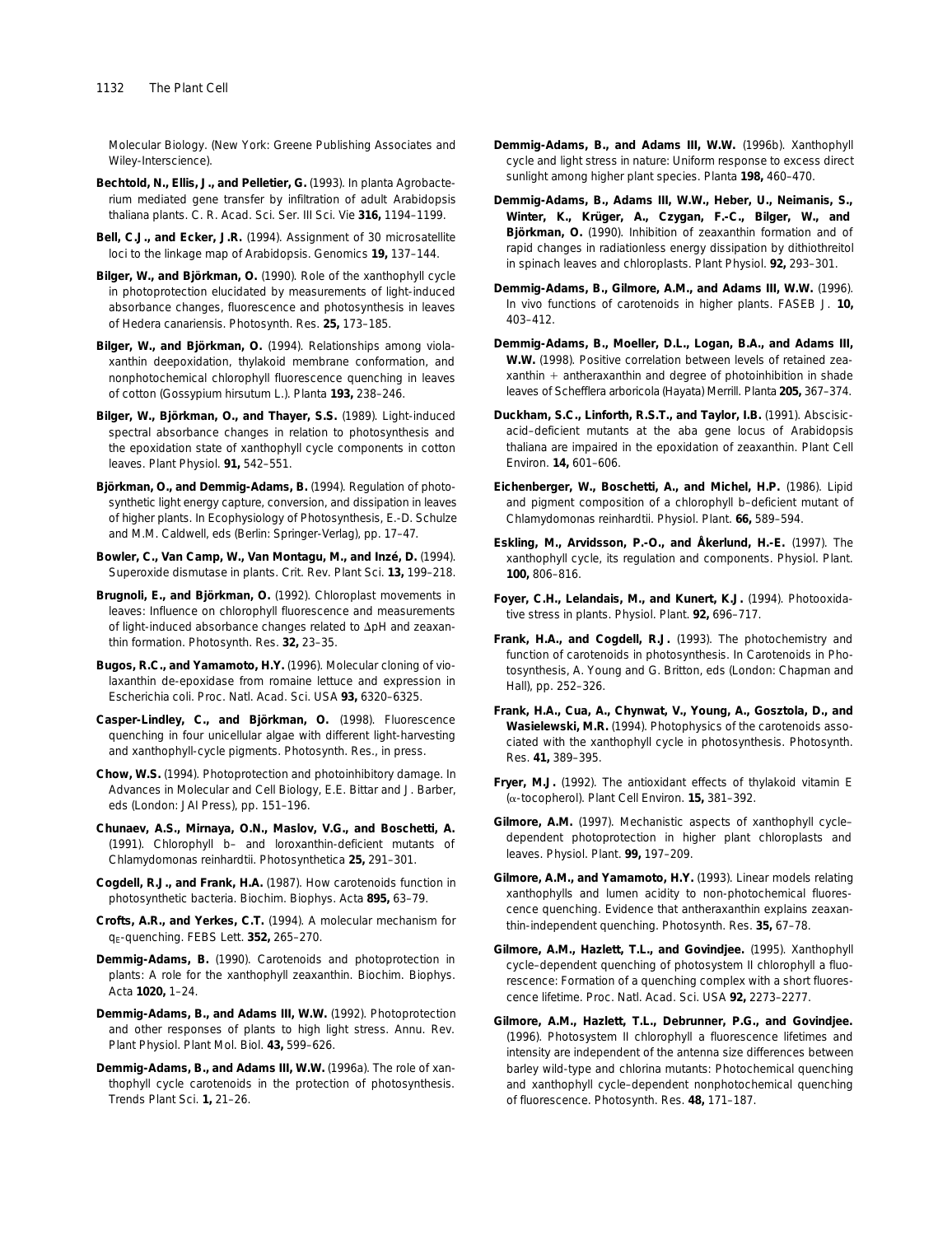- **Green, B.R., and Durnford, D.G.** (1996). The chlorophyll–carotenoid proteins of oxygenic photosynthesis. Annu. Rev. Plant Physiol. Plant Mol. Biol. **47,** 685–714.
- **Grossman, A.R., Bhaya, D., Apt, K.E., and Kehoe, D.M.** (1995). Light-harvesting complexes in oxygenic photosynthesis: Diversity, control, and evolution. Annu. Rev. Genet. **29,** 231–288.
- **Haughn, G.W., and Somerville, C.** (1986). Sulfonylurea-resistant mutants of *Arabidopsis thaliana.* Mol. Gen. Genet. **204,** 430–434.
- **Heber, U., Bligny, R., Streb, P., and Douce, R.** (1996). Photorespiration is essential for the protection of the photosynthetic apparatus of C3 plants against photoinactivation under sunlight. Bot. Acta **109,** 307–315.
- **Horton, P., and Ruban, A.V.** (1994). The role of light-harvesting complex II in energy quenching. In Photoinhibition of Photosynthesis: From Molecular Mechanisms to the Field, N.R. Baker and J.R. Bowyer, eds (Oxford, UK: BIOS Scientific Publishers), pp. 111–128.
- **Horton, P., Ruban, A.V., and Walters, R.G.** (1994). Regulation of light harvesting in green plants. Indication by nonphotochemical quenching of chlorophyll fluorescence. Plant Physiol. **106,** 415–420.
- **Horton, P., Ruban, A.V., and Walters, R.G.** (1996). Regulation of light harvesting in green plants. Annu. Rev. Plant Physiol. Plant Mol. Biol. **47,** 655–684.
- **Hurry, V., Anderson, J.M., Chow, W.S., and Osmond, C.B.** (1997). Accumulation of zeaxanthin in abscisic acid–deficient mutants of Arabidopsis does not affect chlorophyll fluorescence quenching or sensitivity to photoinhibition in vivo. Plant Physiol. **113,** 639–648.
- **Jahns, P., and Junge, W.** (1990). Dicyclohexylcarbodiimide-binding proteins related to the short circuit of the proton-pumping activity of photosystem II. Identified as light-harvesting chlorophyll-*a/b*– binding proteins. Eur. J. Biochem. **193,** 731–736.
- **Jahns, P., and Miehe, B.** (1996). Kinetic correlation of recovery from photoinhibition and zeaxanthin epoxidation. Planta **198,** 202–210.
- **Johnson, G.N., Young, A.J., and Horton, P.** (1994). Activation of non-photochemical quenching in thylakoids and leaves. Planta **194,** 550–556.
- **Koornneef, M., Jorna, M.L., Brinkhorst-Van der Swan, D.L.C., and Karssen, C.M.** (1982). The isolation of abscisic acid (ABA) deficient mutants by selection of induced revertants in non-germinating gibberellin sensitive lines of *Arabidopsis thaliana* (L.) Heynh. Theor. Appl. Genet. **61,** 385–393.
- **Kozaki, A., and Takeba, G.** (1996). Photorespiration protects C3 plants from photooxidation. Nature **384,** 557–560.
- **Krause, G.H., and Weis, E.** (1991). Chlorophyll fluorescence and photosynthesis: The basics. Annu. Rev. Plant Physiol. Plant Mol. Biol. **42,** 313–349.
- **Lukowitz, W.** (1996). Genetische und Molekulare Analyse des *KNOLLE* Gens von *Arabidopsis thaliana.* Ph.D. Dissertation (Tübingen, Germany: Eberhard-Karls University).
- **Lukowitz, W., Mayer, U., and Jürgens, G.** (1996). Cytokinesis in the Arabidopsis embryo involves the syntaxin-related KNOLLE gene product. Cell **84,** 61–71.
- **Marin, E., Nussaume, L., Quesada, A., Gonneau, M., Sotta, B., Hugueney, P., Frey, A., and Marion-Poll, A.** (1996). Molecular identification of zeaxanthin epoxidase of *Nicotiana plumbaginifolia*, a gene involved in abscisic acid biosynthesis and corresponding to the *ABA* locus of *Arabidopsis thaliana.* EMBO J. **15,** 2331–2342.
- **Niyogi, K.K., Björkman, O., and Grossman, A.R.** (1997a). Chlamydomonas xanthophyll cycle mutants identified by video imaging of chlorophyll fluorescence quenching. Plant Cell **9,** 1369–1380.
- **Niyogi, K.K., Björkman, O., and Grossman, A.R.** (1997b). The roles of specific xanthophylls in photoprotection. Proc. Natl. Acad. Sci. USA **94,** 14162–14167.
- **Noctor, G., Rees, D., Young, A., and Horton, P.** (1991). The relationship between zeaxanthin, energy-dependent quenching of chlorophyll fluorescence, and trans-thylakoid pH gradient in isolated chloroplasts. Biochim. Biophys. Acta **1057,** 320–330.
- **Noctor, G., Ruban, A.V., and Horton, P.** (1993). Modulation of ApH-dependent nonphotochemical quenching of chlorophyll fluorescence in isolated chloroplasts. Biochim. Biophys. Acta **1183,** 339–344.
- **Osmond, C.B.** (1981). Photorespiration and photoinhibition: Some implications for the energetics of photosynthesis. Biochim. Biophys. Acta **639,** 77–98.
- **Osmond, C.B., Badger, M., Maxwell, K., Björkman, O., and Leegood, R.** (1997). Too many photons: Photorespiration, photoinhibition and photooxidation. Trends Plant Sci. **2,** 119–121.
- **Ottander, C., Campbell, D., and Öquist, G.** (1995). Seasonal changes in photosystem II organisation and pigment composition in *Pinus sylvestris.* Planta **197,** 176–183.
- **Owens, T.G.** (1994). Excitation energy transfer between chlorophylls and carotenoids. A proposed molecular mechanism for non-photochemical quenching. In Photoinhibition of Photosynthesis: From Molecular Mechanisms to the Field, N.R. Baker and J.R. Bowyer, eds (Oxford, UK: BIOS Scientific Publishers), pp. 95–109.
- **Park, Y.-I., Chow, W.S., Osmond, C.B., and Anderson, J.M.** (1996). Electron transport to oxygen mitigates against the photoinactivation of photosystem II *in vivo.* Photosynth. Res. **50,** 23–32.
- **Pesaresi, P., Sandona, D., Giuffra, E., and Bassi, R.** (1997). A single point mutation (E166Q) prevents dicyclohexylcarbodiimide binding to the photosystem II subunit CP29. FEBS Lett. **402,** 151–156.
- **Pfündel, E., and Bilger, W.** (1994). Regulation and possible function of the violaxanthin cycle. Photosynth. Res. **42,** 89–109.
- **Plumley, F.G., and Schmidt, G.W.** (1987). Reconstitution of chlorophyll *a*/*b* light-harvesting complexes: Xanthophyll-dependent assembly and energy transfer. Proc. Natl. Acad. Sci. USA **84,** 146–150.
- **Pogson, B., McDonald, K.A., Truong, M., Britton, G., and DellaPenna, D.** (1996). Arabidopsis carotenoid mutants demonstrate that lutein is not essential for photosynthesis in higher plants. Plant Cell **8,** 1627–1639.
- **Rock, C.D., and Zeevaart, J.A.D.** (1991). The *aba* mutant of *Arabidopsis thaliana* is impaired in epoxy-carotenoid biosynthesis. Proc. Natl. Acad. Sci. USA **88,** 7496–7499.
- **Ruban, A.V., Young, A.J., and Horton, P.** (1993). Induction of nonphotochemical energy dissipation and absorbance changes in leaves. Plant Physiol. **102,** 741–750.
- **Somerville, C.R., and Ogren, W.L.** (1982). Isolation of photorespiration mutants in *Arabidopsis thaliana.* In Methods in Chloroplast Molecular Biology, M. Edelman, R.B. Hallick, and N.-H. Chua, eds (New York: Elsevier Biomedical Press), pp. 129–138.
- **Tardy, F., and Havaux, M.** (1996). Photosynthesis, chlorophyll fluorescence, light-harvesting system and photoinhibition resistance